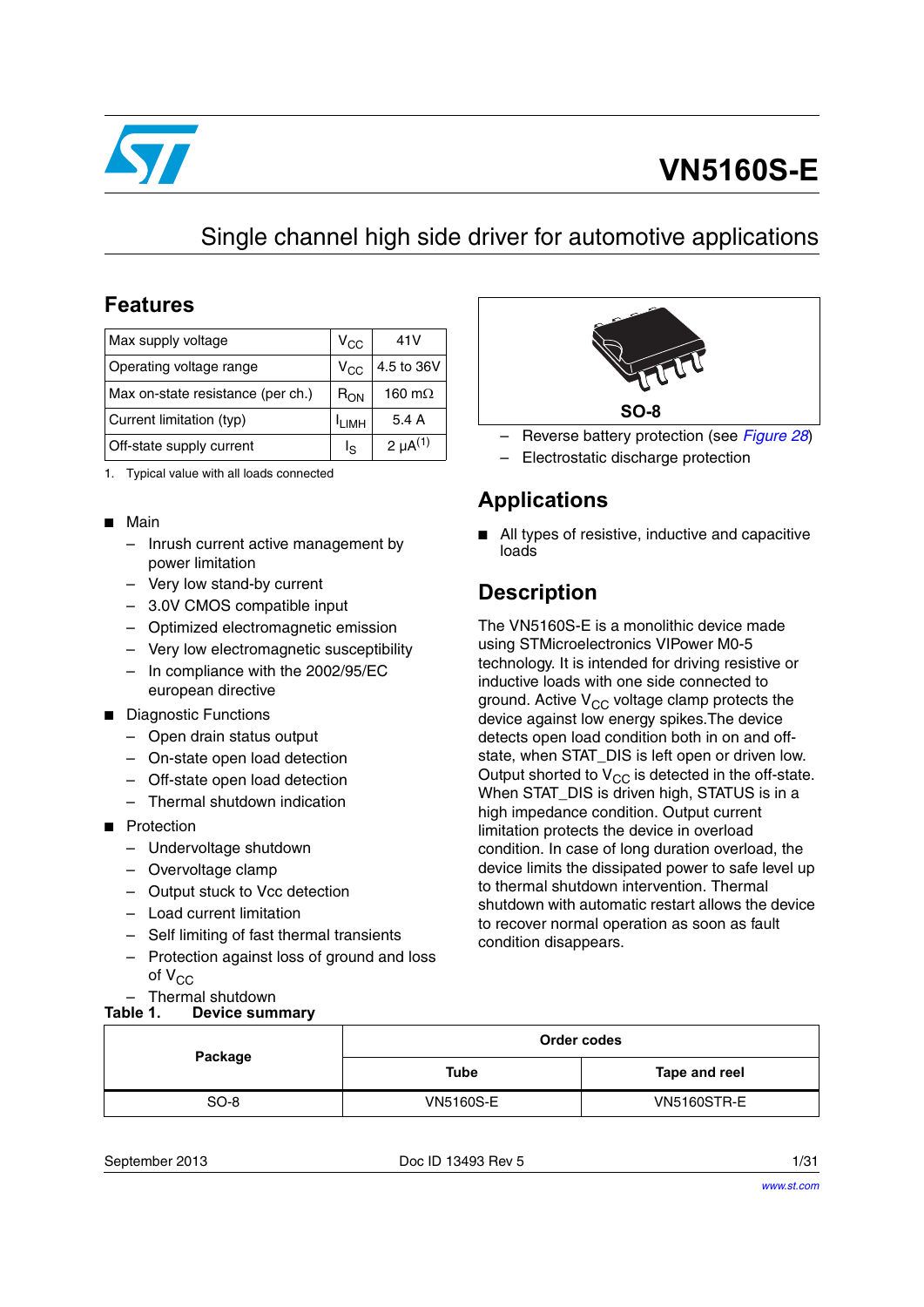# **Contents**

| 1                       |     | Block diagram and pins description  5                            |  |  |  |  |
|-------------------------|-----|------------------------------------------------------------------|--|--|--|--|
| $\overline{2}$          |     |                                                                  |  |  |  |  |
|                         | 2.1 |                                                                  |  |  |  |  |
|                         | 2.2 |                                                                  |  |  |  |  |
|                         | 2.3 |                                                                  |  |  |  |  |
|                         | 2.4 |                                                                  |  |  |  |  |
| 3                       |     |                                                                  |  |  |  |  |
|                         | 3.1 | GND protection network against reverse battery  20               |  |  |  |  |
|                         |     | Solution 1: resistor in the ground line (RGND only)  20<br>3.1.1 |  |  |  |  |
|                         |     | 3.1.2                                                            |  |  |  |  |
|                         | 3.2 |                                                                  |  |  |  |  |
|                         | 3.3 |                                                                  |  |  |  |  |
|                         | 3.4 |                                                                  |  |  |  |  |
|                         | 3.5 | Maximum demagnetization energy (VCC = 13.5V)  23                 |  |  |  |  |
| $\overline{\mathbf{4}}$ |     |                                                                  |  |  |  |  |
|                         | 4.1 |                                                                  |  |  |  |  |
| 5                       |     |                                                                  |  |  |  |  |
|                         | 5.1 |                                                                  |  |  |  |  |
|                         | 5.2 |                                                                  |  |  |  |  |
|                         | 5.3 |                                                                  |  |  |  |  |
| 6                       |     |                                                                  |  |  |  |  |

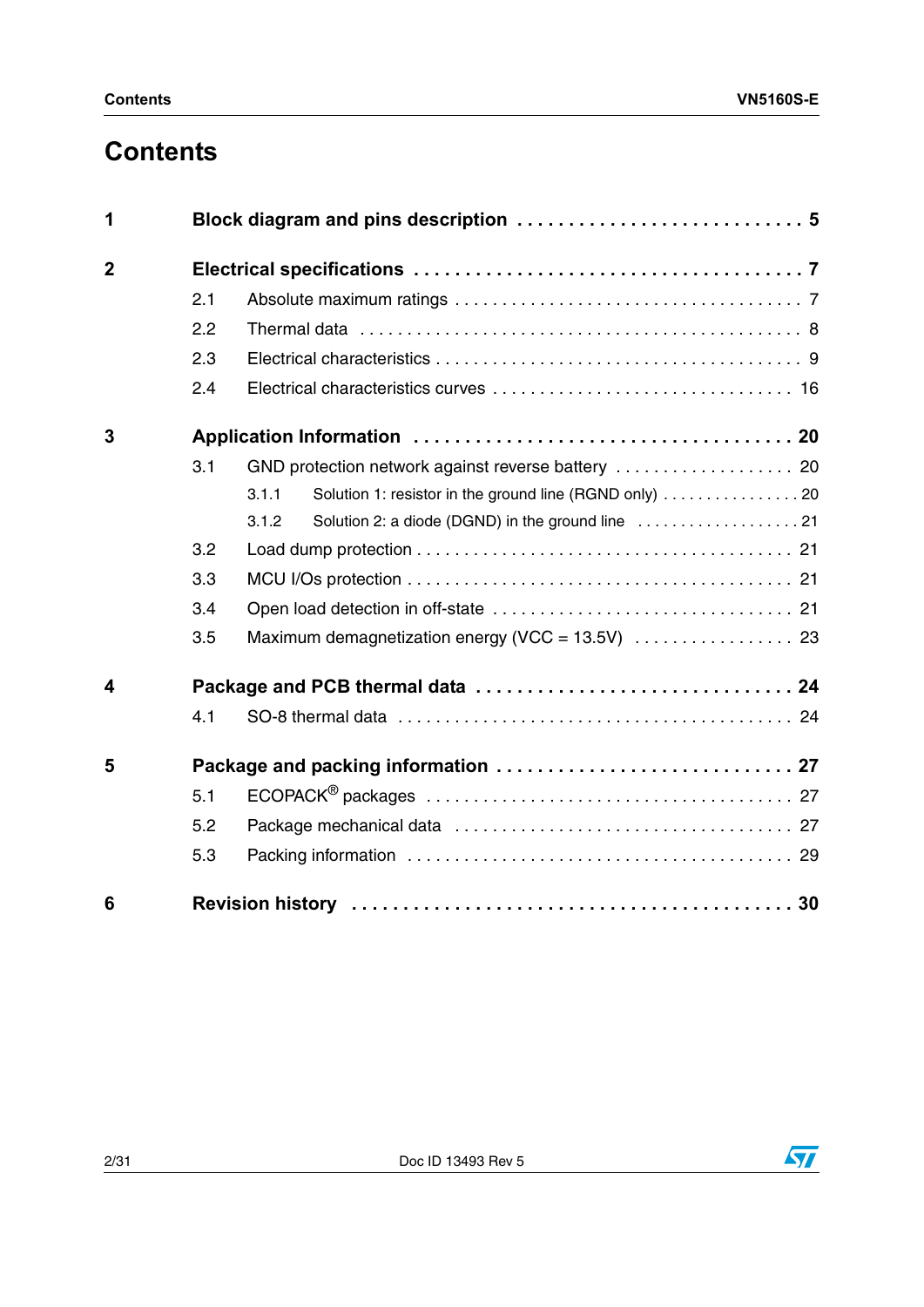# **List of tables**

| Table 1.  |  |
|-----------|--|
| Table 2.  |  |
| Table 3.  |  |
| Table 4.  |  |
| Table 5.  |  |
| Table 6.  |  |
| Table 7.  |  |
| Table 8.  |  |
| Table 9.  |  |
| Table 10. |  |
| Table 11. |  |
| Table 12. |  |
| Table 13. |  |
| Table 14. |  |
| Table 15. |  |
| Table 16. |  |
| Table 17. |  |
| Table 18. |  |

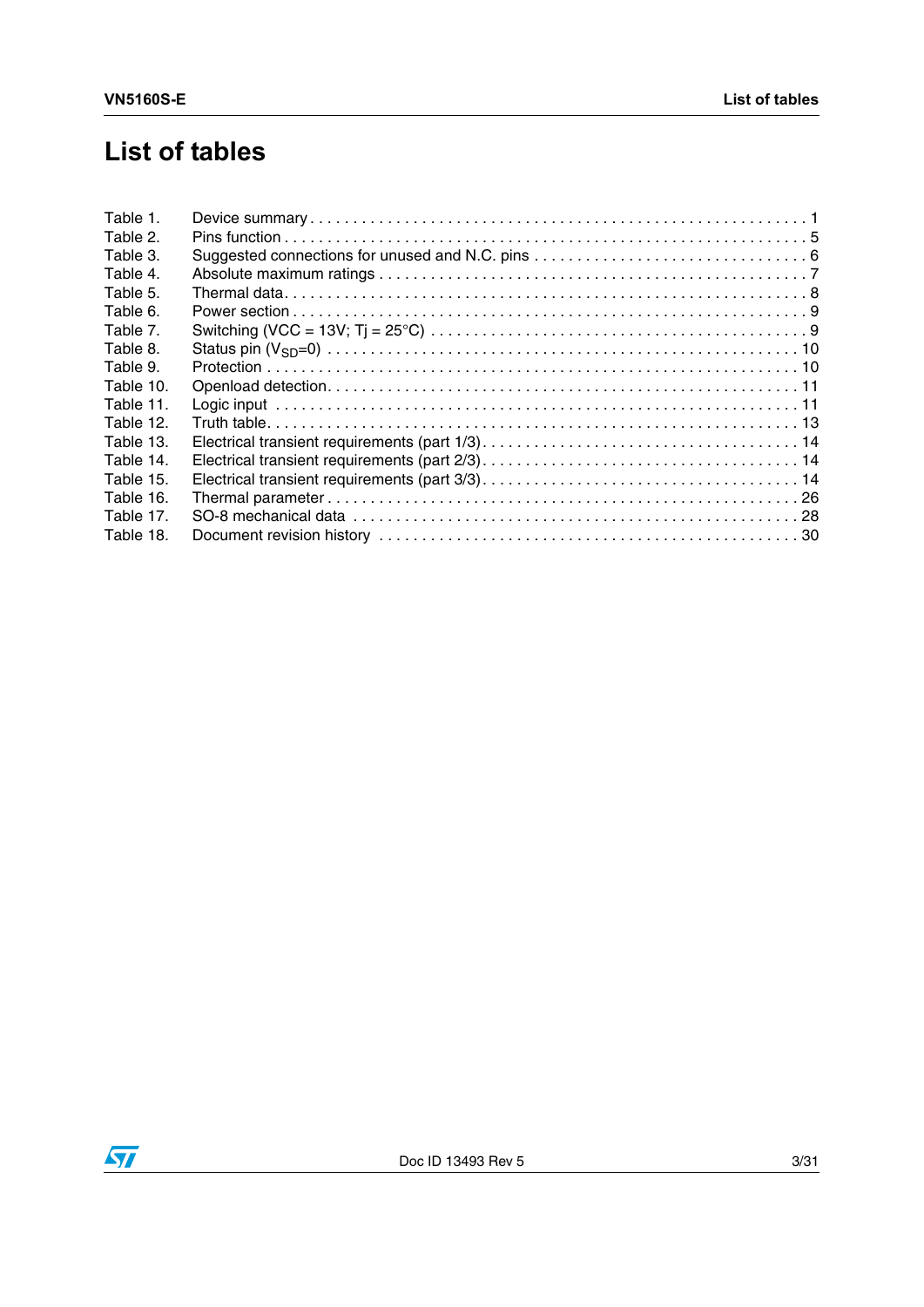# **List of figures**

| Rthi-amb vs PCB copper area in open box free air condition24            |
|-------------------------------------------------------------------------|
|                                                                         |
| Thermal fitting model of a single-channel HSD in SO-8 <sup>(1)</sup> 25 |
|                                                                         |
|                                                                         |
|                                                                         |
|                                                                         |

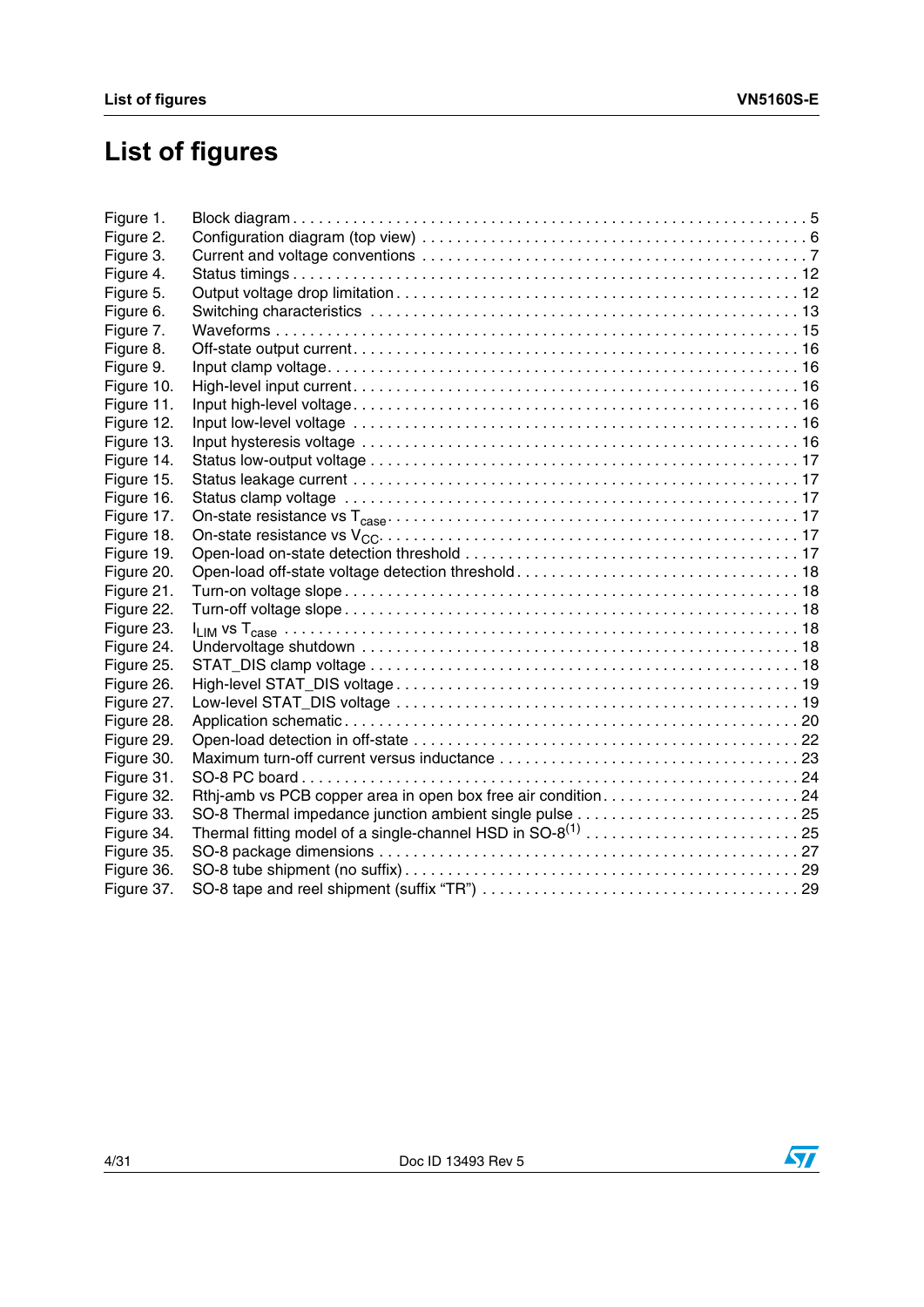# <span id="page-4-0"></span>**1 Block diagram and pins description**



### <span id="page-4-2"></span>**Figure 1. Block diagram**

<span id="page-4-1"></span>

| <b>Name</b>   | <b>Function</b>                                                                                 |
|---------------|-------------------------------------------------------------------------------------------------|
| $V_{\rm CC}$  | Battery connection.                                                                             |
| <b>OUTPUT</b> | Power output.                                                                                   |
| GND           | Ground connection. Must be reverse battery protected by an external<br>diode/resistor network.  |
| INPUT         | Voltage controlled input pin with hysteresis, CMOS compatible. Controls output<br>switch state. |
| <b>STATUS</b> | Open drain digital diagnostic pin.                                                              |
| STAT DIS      | Active high CMOS compatible pin, to disable the STATUS pin.                                     |

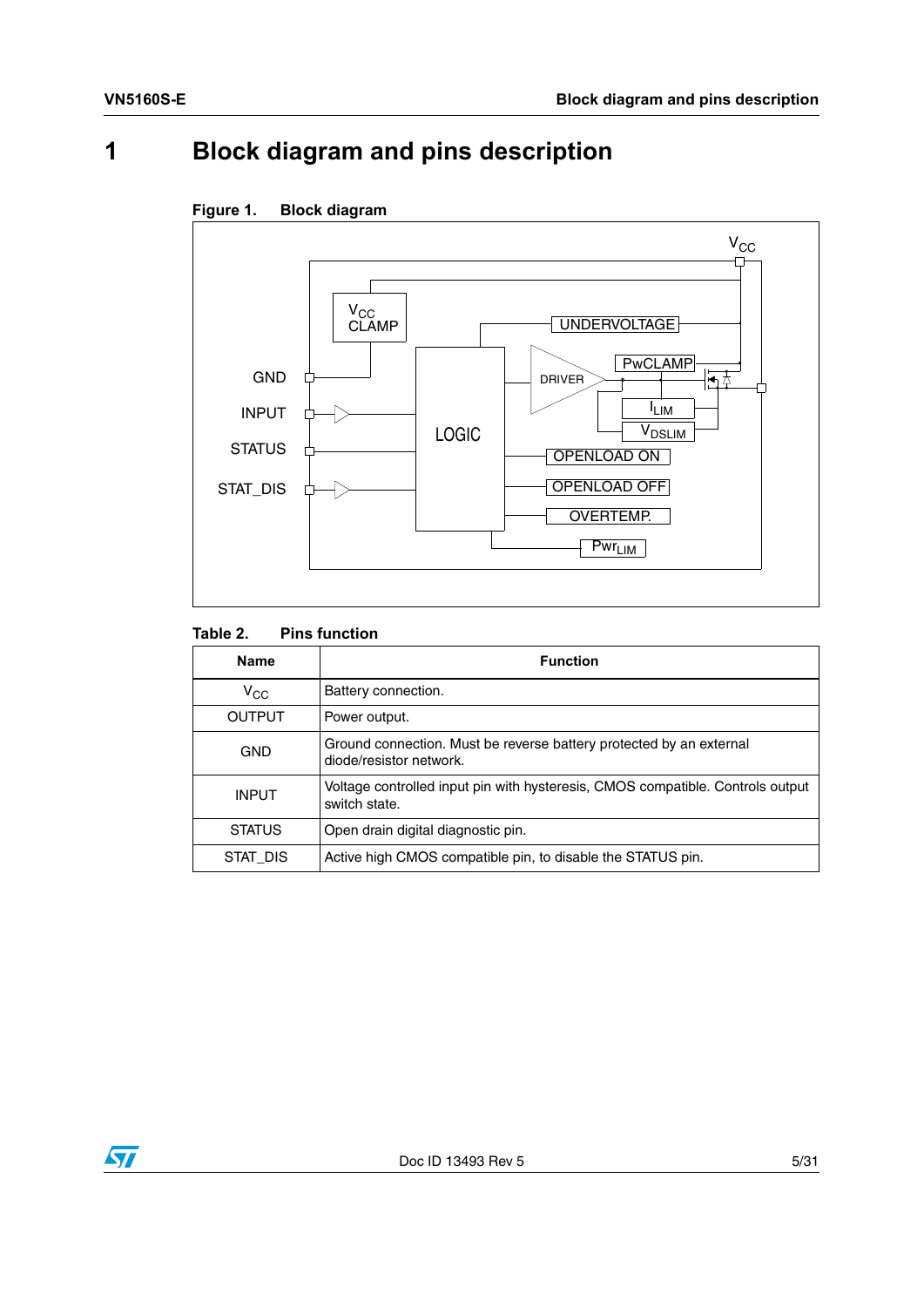<span id="page-5-1"></span>



<span id="page-5-0"></span>

| Table 3. | Suggested connections for unused and N.C. pins |  |
|----------|------------------------------------------------|--|
|----------|------------------------------------------------|--|

| <b>Connection / Pin</b> | <b>Status</b>       | <b>N.C.</b> | Output | Input                            | STAT DIS                        |
|-------------------------|---------------------|-------------|--------|----------------------------------|---------------------------------|
| Floating                |                     |             |        |                                  |                                 |
| To ground               | N.R. <sup>(1)</sup> |             | N.R.   | Through 10K $\Omega$<br>resistor | Through $10K\Omega$<br>resistor |

1. Not recommended.

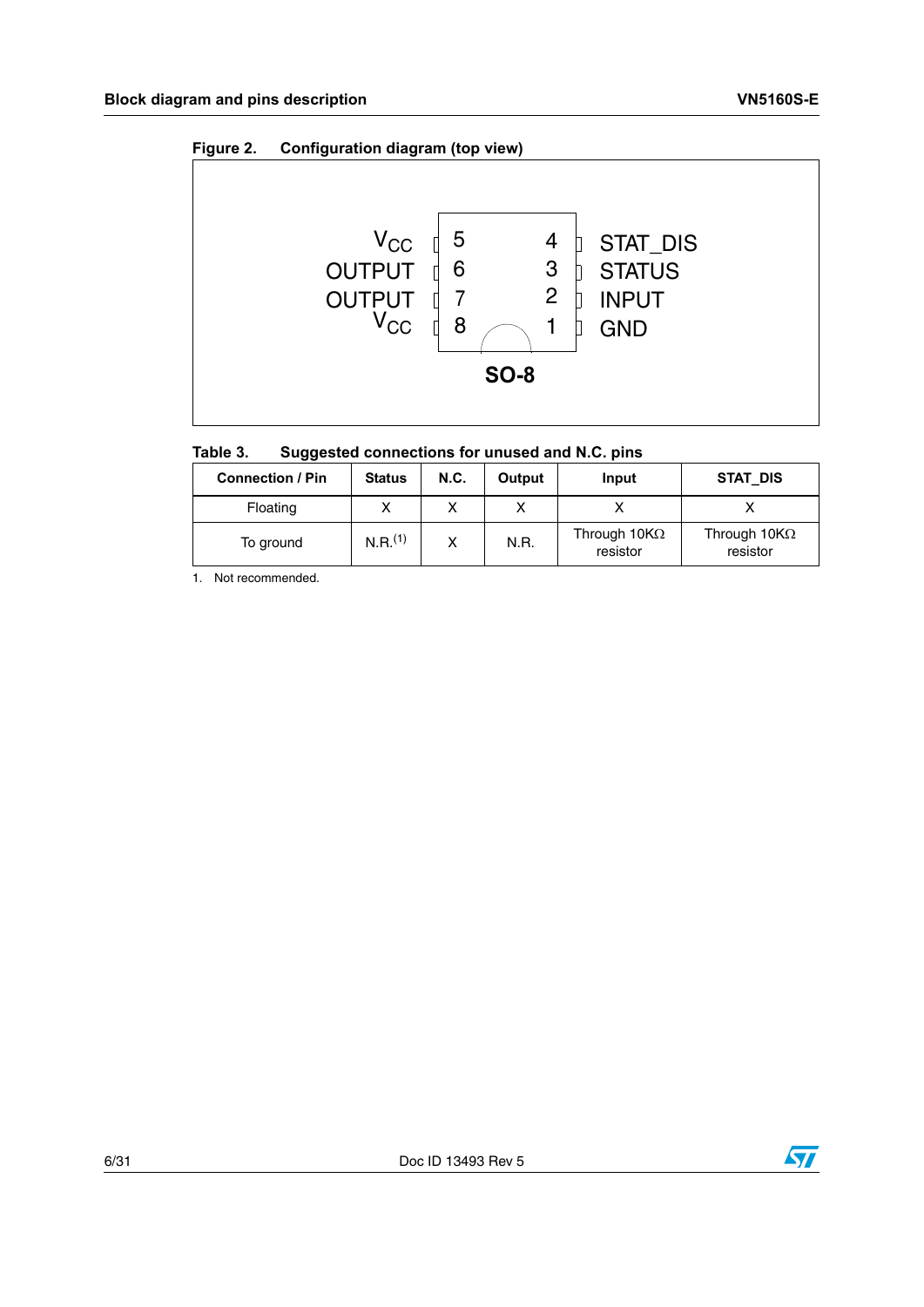# <span id="page-6-0"></span>**2 Electrical specifications**

<span id="page-6-3"></span>



*Note:*  $V_F = V_{OUT} - V_{CC}$  during reverse battery condition.

# <span id="page-6-1"></span>**2.1 Absolute maximum ratings**

Stressing the device above the ratings listed in the "Absolute maximum ratings" tables may cause permanent damage to the device. These are stress ratings only and operation of the device at these or any other conditions above those indicated in the Operating sections of this specification is not implied. Exposure to the conditions in this section for extended periods may affect device reliability. Refer also to the STMicroelectronics SURE Program and other relevant quality documents.

| Symbol             | <b>Parameter</b>                                                                                                                                                                                  | <b>Value</b>          | Unit |
|--------------------|---------------------------------------------------------------------------------------------------------------------------------------------------------------------------------------------------|-----------------------|------|
| $V_{\rm CC}$       | DC supply voltage                                                                                                                                                                                 | 41                    | v    |
| $-V_{CC}$          | Reverse DC supply voltage                                                                                                                                                                         | 0.3                   | v    |
| - I <sub>GND</sub> | DC reverse ground pin current                                                                                                                                                                     | 200                   | mA   |
| $I_{\text{OUT}}$   | DC output current                                                                                                                                                                                 | Internally<br>limited | A    |
| - I <sub>OUT</sub> | Reverse DC output current                                                                                                                                                                         | 6                     | A    |
| $I_{IN}$           | DC input current                                                                                                                                                                                  | $+10/ -1$             | mA   |
| <b>I</b> STAT      | DC status current                                                                                                                                                                                 | $+10/ -1$             | mA   |
| <b>I</b> STAT_DIS  | DC status disable current                                                                                                                                                                         | $+10/ -1$             | mA   |
| $E_{MAX}$          | Maximum switching energy (single pulse)<br>(L= 12mH; R <sub>L</sub> = 0 $\Omega$ ; V <sub>bat</sub> =13.5V; T <sub>istart</sub> =150 <sup>o</sup> C; I <sub>OUT</sub> = I <sub>limL</sub> (Typ.)) | 34                    | mJ   |

<span id="page-6-2"></span>Table 4. **Absolute maximum ratings** 

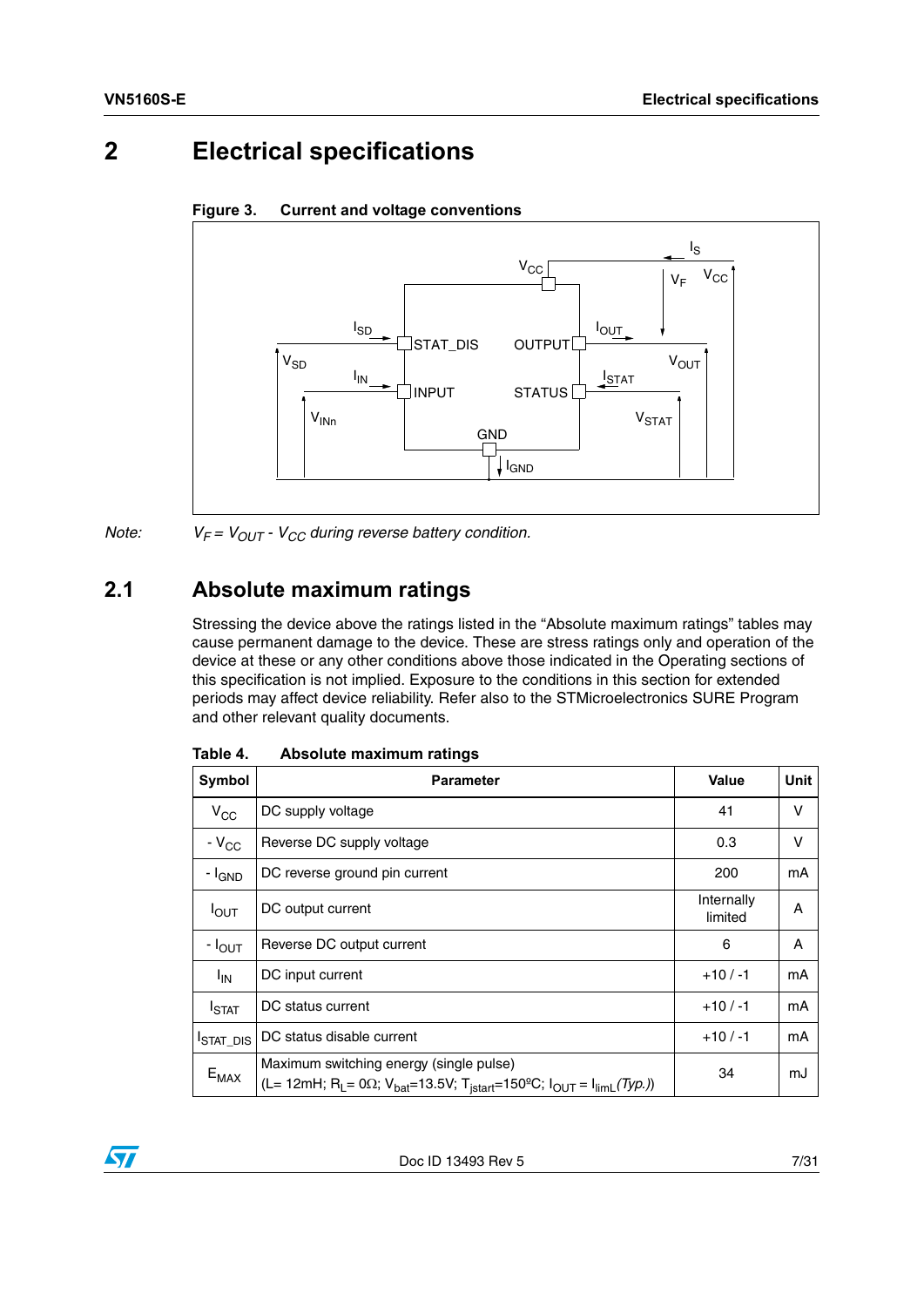| Symbol                    | <b>Parameter</b>                                                     | <b>Value</b> | <b>Unit</b> |
|---------------------------|----------------------------------------------------------------------|--------------|-------------|
|                           | Electrostatic discharge (Human Body Model: $R=1.5K\Omega$ ; C=100pF) |              |             |
|                           | $-$ INPUT                                                            | 4000         | V           |
|                           | - STATUS                                                             | 4000         | v           |
| V <sub>ESD</sub>          | $-$ STAT_DIS                                                         | 4000         | v           |
|                           | - OUTPUT                                                             | 5000         | V           |
|                           | $-V_{CC}$                                                            | 5000         | V           |
| V <sub>ESD</sub>          | Charge device model (CDM-AEC-Q100-011)                               | 750          | v           |
| $T_i$                     | Junction operating temperature                                       | $-40$ to 150 | °C          |
| $\mathsf{T}_{\text{stg}}$ | Storage temperature                                                  | $-55$ to 150 | °C          |

**Table 4. Absolute maximum ratings (continued)**

# <span id="page-7-0"></span>**2.2 Thermal data**

#### <span id="page-7-1"></span>Table 5. **Thermal data**

| Symbol                | <b>Parameter</b>                          | Value         | Unit           |
|-----------------------|-------------------------------------------|---------------|----------------|
| $R_{\text{thi-pins}}$ | Thermal resistance junction-pins (MAX)    | 30            | $^{\circ}$ C/W |
| $R_{thi-amb}$         | Thermal resistance junction-ambient (MAX) | See Figure 32 | $^{\circ}$ C/W |

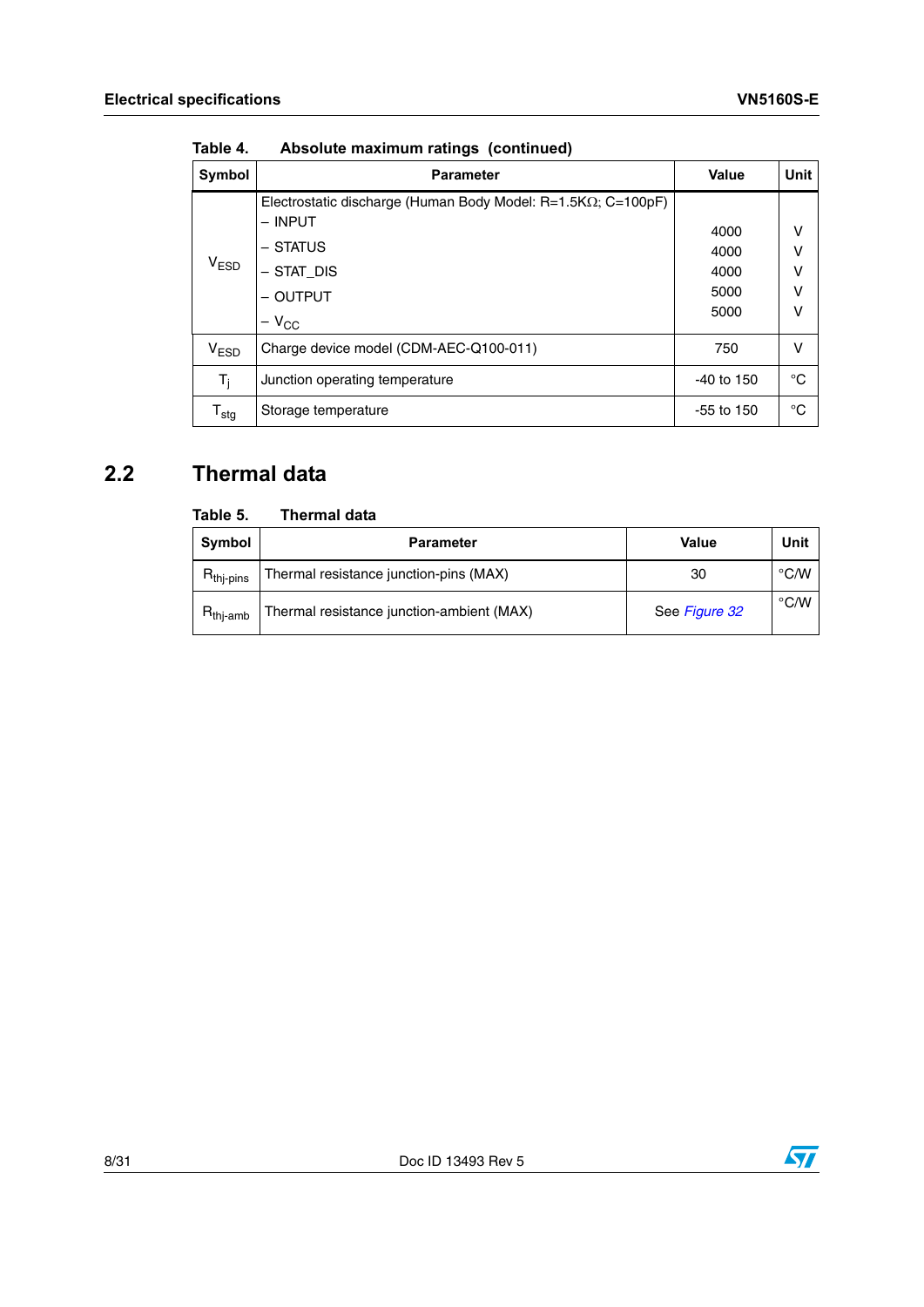# <span id="page-8-0"></span>**2.3 Electrical characteristics**

Values specified in this section are for 8V<V $_{\rm CC}$ <36V; -40°C<T<sub>j</sub><150°C, unless otherwise stated.

| Symbol             | <b>Parameter</b>                           | <b>Test conditions</b>                                                                                                                                       | Min.                    | Typ.      | Max.              | Unit                                |
|--------------------|--------------------------------------------|--------------------------------------------------------------------------------------------------------------------------------------------------------------|-------------------------|-----------|-------------------|-------------------------------------|
| $V_{\rm CC}$       | Operating supply<br>voltage                |                                                                                                                                                              | 4.5                     | 13        | 36                | V                                   |
| V <sub>USD</sub>   | Undervoltage shutdown                      |                                                                                                                                                              |                         | 3.5       | 4.5               | $\vee$                              |
| VUSDhyst           | Undervoltage shutdown<br>hysteresis        |                                                                                                                                                              |                         | 0.5       |                   | $\vee$                              |
| $R_{ON}^{(1)}$     | On-state resistance                        | $I_{\text{OUT}}$ =1A; T <sub>i</sub> =25°C<br>$I_{\text{OUT}}=1$ A; T <sub>i</sub> =150°C<br>$I_{\text{OUT}}$ =1A; $V_{\text{CC}}$ =5V; T <sub>i</sub> =25°C |                         |           | 160<br>320<br>210 | $m\Omega$<br>$m\Omega$<br>$m\Omega$ |
| $V_{\text{clamp}}$ | Clamp voltage                              | $IS=20mA$                                                                                                                                                    | 41                      | 46        | 52                | V                                   |
| Is                 | Supply current                             | Off-state; $V_{CC} = 13V$ ; $V_{IN} = V_{OUT} = 0V$ ;<br>$T_i = 25^\circ \text{C}$ ;<br>On-state; $V_{CC}$ =13V; $V_{IN}$ =5V;                               |                         | $2^{(2)}$ | $5^{(1)(2)}$      | μA                                  |
|                    |                                            | $I_{\text{OUT}} = 0A$                                                                                                                                        |                         | 1.9       | 3.5               | mA                                  |
| $I_{L(off1)}$      | Off-state output<br>current <sup>(2)</sup> | $V_{IN} = V_{OUT} = 0V$ ; $V_{CC} = 13V$ ; Tj=25°C<br>$V_{IN} = V_{OUT} = 0V$ ; $V_{CC} = 13V$ ; T <sub>i</sub> =125°C                                       | $\Omega$<br>$\mathbf 0$ | 0.01      | 3<br>5            | μA                                  |
| $I_{L(off2)}$      |                                            | $V_{IN} = 0V$ ; $V_{OUIT} = 4V$                                                                                                                              | $-75$                   |           | $\Omega$          |                                     |
| $V_F$              | Output - V <sub>CC</sub> diode<br>voltage  | $-I_{\text{OUT}} = 0.6$ A; T <sub>i</sub> = 150°C                                                                                                            |                         |           | 0.7               | $\vee$                              |

<span id="page-8-1"></span>

| Table 6. |  | <b>Power section</b> |
|----------|--|----------------------|
|          |  |                      |

1. Guaranteed by design/characterization

2. PowerMOS leakage included

### <span id="page-8-2"></span>Table 7. Switching  $(V_{CC} = 13V; T_1 = 25^{\circ}C)$

| Symbol                              | <b>Parameter</b>                                    | <b>Test conditions</b>          | Min.          | Typ. | Max.      | Unit      |
|-------------------------------------|-----------------------------------------------------|---------------------------------|---------------|------|-----------|-----------|
| $t_{d(on)}$                         | Turn-on delay time                                  | $R_1 = 13\Omega$ (see Figure 6) |               | 10   |           | μs        |
| $t_{\mathsf{d}(\mathsf{off})}$      | Turn-off delay time                                 | $R_1 = 13\Omega$ (see Figure 6) |               | 15   |           | μs        |
| $dV_{\rm OUT}/dt_{\rm (on)}$        | Turn-on voltage slope                               | $R_1 = 13\Omega$                | See Figure 21 |      |           | $V/\mu s$ |
| $dV_{\text{OUT}}/dt_{\text{(off)}}$ | Turn-off voltage slope                              | $R_1 = 13\Omega$                | See Figure 22 |      | $V/\mu s$ |           |
| <b>W<sub>ON</sub></b>               | Switching energy<br>losses during t <sub>won</sub>  | $R_1 = 13\Omega$ (see Figure 6) |               | 0.04 |           | mJ        |
| WOFF                                | Switching energy<br>losses during t <sub>woff</sub> | $R_1 = 13\Omega$ (see Figure 6) |               | 0.04 |           | mJ        |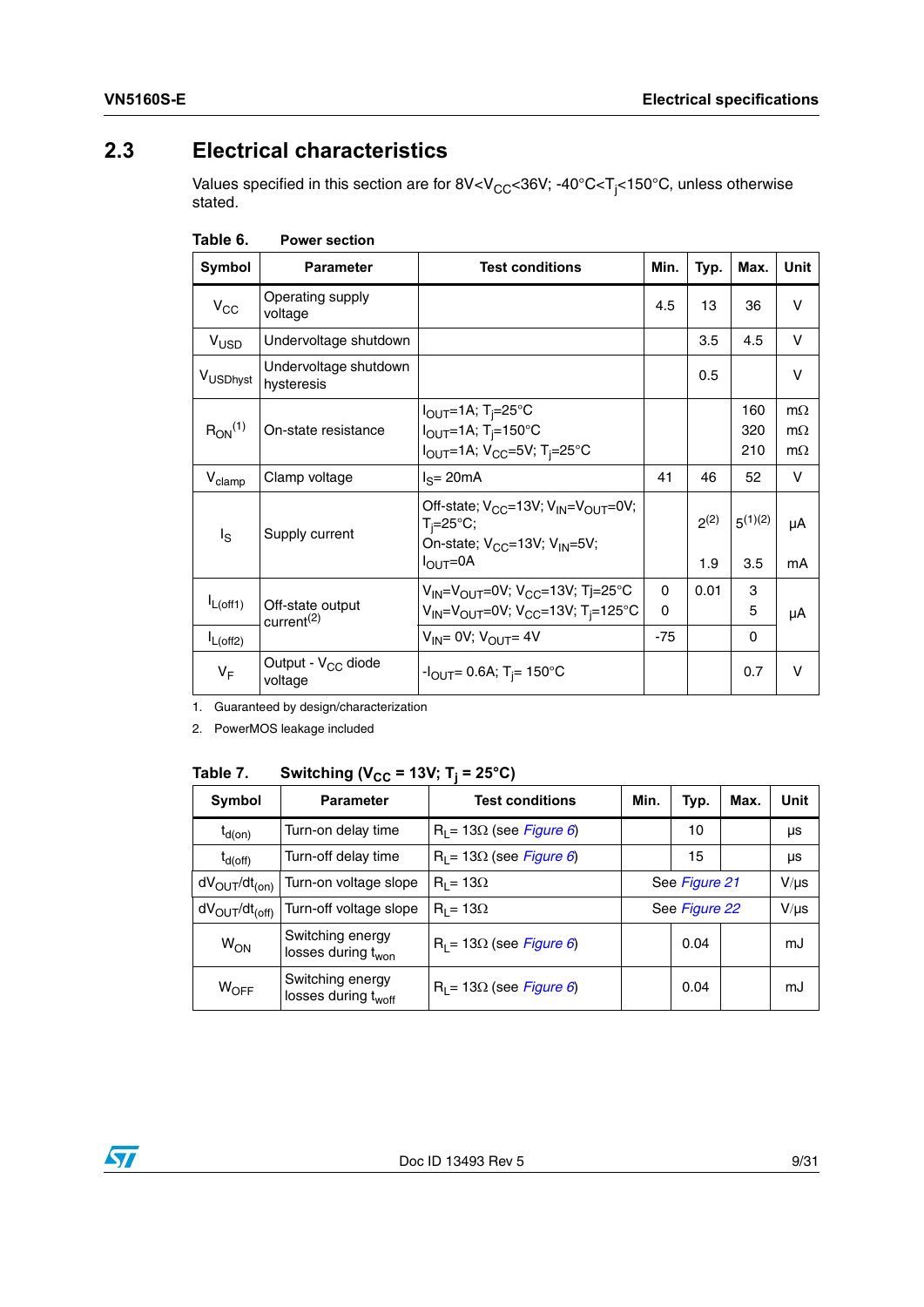| Symbol                 | <b>Parameter</b>                | <b>Test conditions</b>                               | Min. | Typ.   | Max. | Unit   |
|------------------------|---------------------------------|------------------------------------------------------|------|--------|------|--------|
| V <sub>STAT</sub>      | Status low output voltage       | $I_{\text{STAT}}$ = 1.6 mA, $V_{\text{SD}}$ = 0V     |      |        | 0.5  | v      |
| <sup>I</sup> LSTAT     | Status leakage current          | Normal operation or $V_{SD} = 5V$ ,<br>$VSTAT = 5V$  |      |        | 10   | μA     |
| $C_{\text{STAT}}$      | Status pin input<br>capacitance | Normal operation or $V_{SD} = 5V$ ,<br>$VSTAT = 5V$  |      |        | 100  | рF     |
| $\mathsf{v}_{\sf scl}$ | Status clamp voltage            | $I_{\text{STAT}}$ = 1mA<br>$I_{\text{STAT}}$ = - 1mA | 5.5  | $-0.7$ |      | v<br>v |

<span id="page-9-0"></span>Table 8. Status pin (V<sub>SD</sub>=0)

#### <span id="page-9-1"></span>Table 9. **Table 9. Protection (1)**

| Symbol                       | <b>Parameter</b>                                | <b>Test conditions</b>                                                           | Min. | Typ.                                       | Max.       | Unit        |
|------------------------------|-------------------------------------------------|----------------------------------------------------------------------------------|------|--------------------------------------------|------------|-------------|
| $I_{\text{limH}}$            | DC short circuit current                        | $V_{CC}$ = 13V<br>5V < V <sub>CC</sub> < 36V                                     | 3.8  | 5.4                                        | 7.5<br>7.5 | A<br>A      |
| <b>I</b> limL                | Short circuit current during<br>thermal cycling | $V_{CC}$ = 13V; $T_R$ < $T_i$ < $T_{TSD}$                                        |      | 2                                          |            | A           |
| T <sub>TSD</sub>             | Shutdown temperature                            |                                                                                  | 150  | 175                                        | 200        | °C          |
| $T_{\mathsf{R}}$             | Reset temperature                               |                                                                                  |      | $T_{RS}$ + 1   $T_{RS}$ + 5                |            | $^{\circ}C$ |
| $T_{\sf RS}$                 | Thermal reset of STATUS                         |                                                                                  | 135  |                                            |            | $^{\circ}C$ |
| $\mathsf{T}_{\mathsf{HYST}}$ | Thermal hysteresis $(T_{\text{TSD}}-T_R)$       |                                                                                  |      | $\overline{7}$                             |            | °C          |
| $t_{SDL}$                    | Status delay in overload<br>conditions          | $T_i$ > $T_{TSD}$                                                                |      |                                            | 20         | μs          |
| V <sub>DEMAG</sub>           | Turn-off output voltage<br>clamp                | $I_{\text{OUT}}$ =150mA; V <sub>IN</sub> =0                                      |      | $V_{CC}$ -41   $V_{CC}$ -46   $V_{CC}$ -52 |            | $\vee$      |
| $V_{ON}$                     | Output voltage drop<br>limitation               | $I_{\text{OUT}} = 0.03A;$<br>$T_i = -40^{\circ}C+150^{\circ}C$<br>(see Figure 5) |      | 25                                         |            | mV          |

1. To ensure long term reliability under heavy overload or short circuit conditions, protection and related diagnostic signals must be used together with a proper software strategy. If the device is subjected to abnormal c

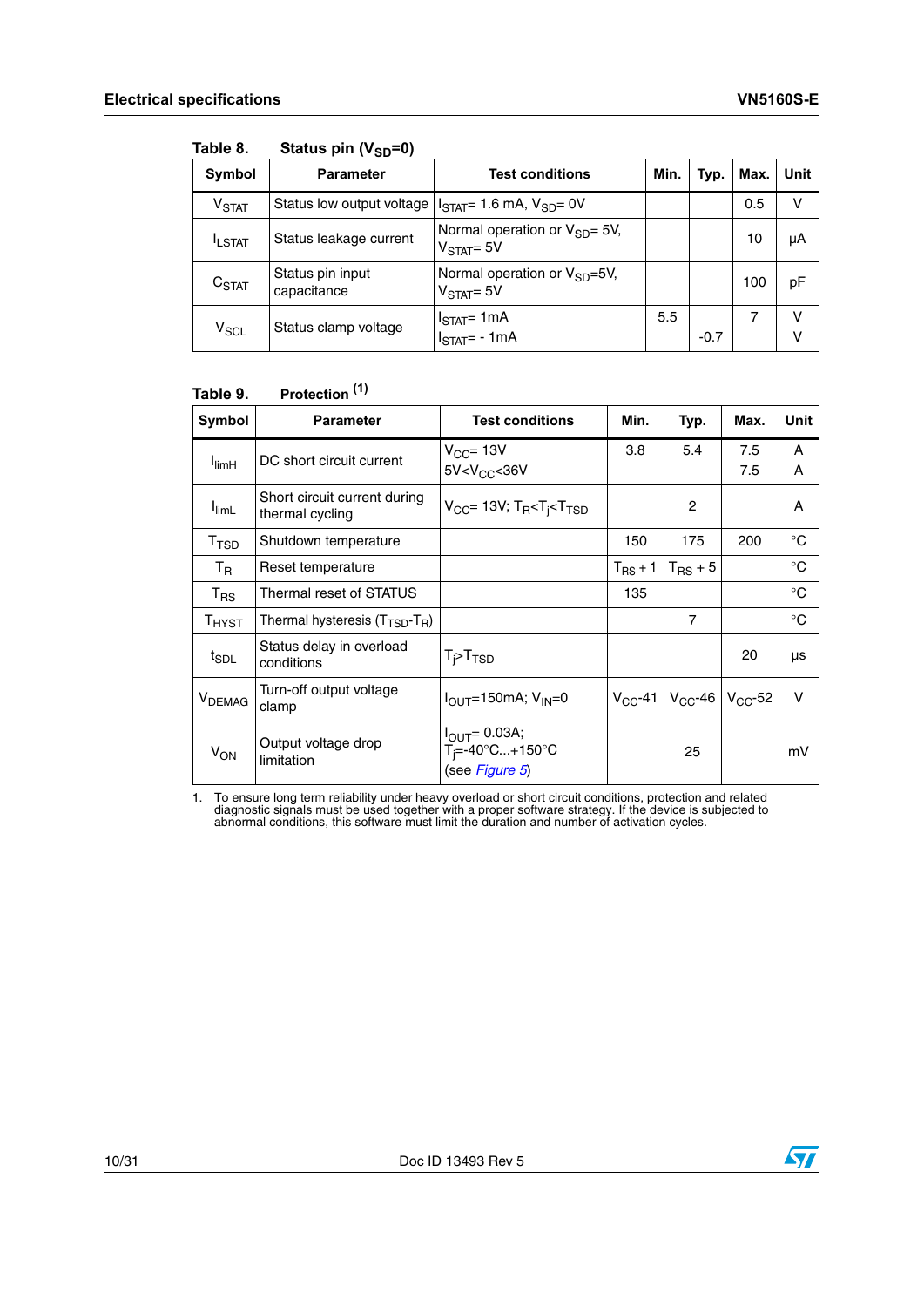| <b>Symbol</b>        | <b>Parameter</b>                                                                    | <b>Test conditions</b>                                       | Min. | Typ.             | Max.             | Unit |
|----------------------|-------------------------------------------------------------------------------------|--------------------------------------------------------------|------|------------------|------------------|------|
| l <sub>OL</sub>      | Openload on-state<br>detection threshold                                            | $V_{\text{IN}}$ = 5V, 8V <v<sub>CC&lt;18V</v<sub>            | 10   | See<br>Figure 19 | 40               | mA   |
| $t_{\text{DOL}(on)}$ | Openload on-state<br>detection delay                                                | $I_{\text{OUT}} = 0A, V_{\text{CC}} = 13V$<br>(see Figure 4) |      |                  | 200              | μs   |
| <sup>t</sup> POL     | Delay between INPUT falling<br>edge and STATUS rising<br>edge in openload condition | $I_{\text{OUT}} = 0A$ (see Figure 4)                         | 200  | 500              | 1000             | μs   |
| $V_{OL}$             | Openload off-state voltage<br>detection threshold                                   | $V_{IN} = 0V$ , 8V < V <sub>CC</sub> < 16V                   | 2    | See<br>Figure 20 | $\overline{4}$   | v    |
| <sup>t</sup> DSTKON  | Output short circuit to $V_{cc}$<br>detection delay at turn-off                     | (see Figure 4)                                               | 180  |                  | <sup>t</sup> POL | μs   |

#### <span id="page-10-0"></span>Table 10. **Openload detection**

<span id="page-10-1"></span>**Table 11. Logic input**

| Symbol                  | <b>Parameter</b>            | <b>Test conditions</b>            | Min. | Typ.   | Max.           | <b>Unit</b> |
|-------------------------|-----------------------------|-----------------------------------|------|--------|----------------|-------------|
| $V_{IL}$                | Input low level voltage     |                                   |      |        | 0.9            | v           |
| ŀμ.                     | Low level input current     | $V_{IN} = 0.9V$                   | 1    |        |                | μA          |
| V <sub>IH</sub>         | Input high level voltage    |                                   | 2.1  |        |                | v           |
| ŀщ                      | High level input current    | $V_{IN} = 2.1V$                   |      |        | 10             | μA          |
| $V_{I(hyst)}$           | Input hysteresis voltage    |                                   | 0.25 |        |                | v           |
| $V_{ICL}$               | Input clamp voltage         | $I_{IN}$ = 1mA<br>$I_{IN}$ = -1mA | 5.5  | $-0.7$ | $\overline{7}$ | $\vee$<br>v |
| $V_{SDL}$               | STAT_DIS low level voltage  |                                   |      |        | 0.9            | v           |
| <b>I</b> <sub>SDL</sub> | Low level STAT_DIS current  | $V_{CSD} = 0.9V$                  | 1    |        |                | μA          |
| $V_{SDH}$               | STAT_DIS high level voltage |                                   | 2.1  |        |                | v           |
| I <sub>SDH</sub>        | High level STAT_DIS current | $V_{CSD} = 2.1V$                  |      |        | 10             | μA          |
| $V_{SD(hyst)}$          | STAT_DIS hysteresis voltage |                                   | 0.25 |        |                | v           |
| V <sub>SDCL</sub>       | STAT_DIS clamp voltage      | $I_{SD}$ = 1mA<br>$I_{SD} = -1mA$ | 5.5  | $-0.7$ | $\overline{7}$ | $\vee$<br>v |

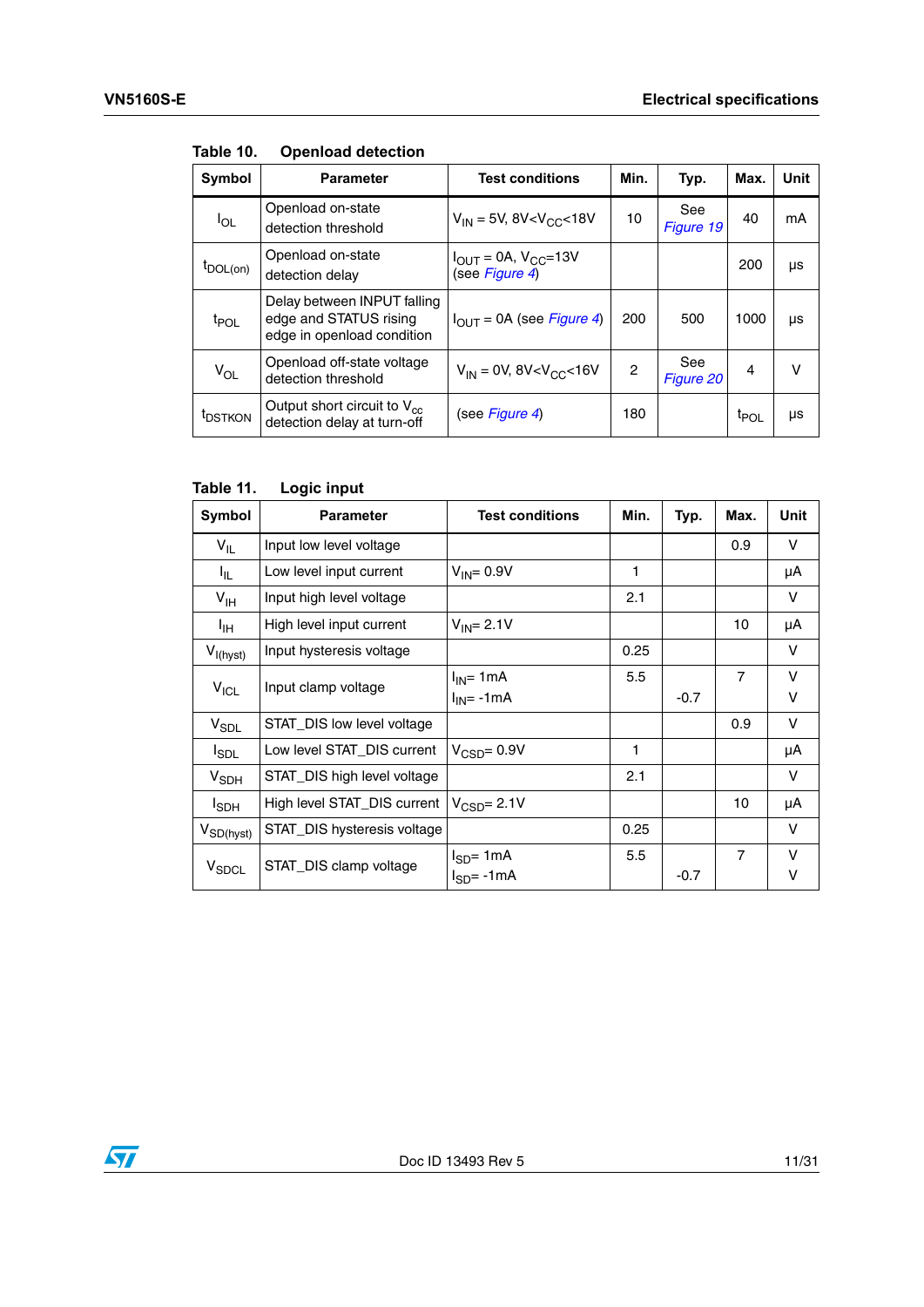

 $\mathbf{I}$ 

 $\mathbf{I}$ 

 $\mathbf{I}$ 

<span id="page-11-0"></span>

<span id="page-11-1"></span>

 $\mathbf{I}$ 

 $\overline{1}$ 

 $\mathbf{r}$ 



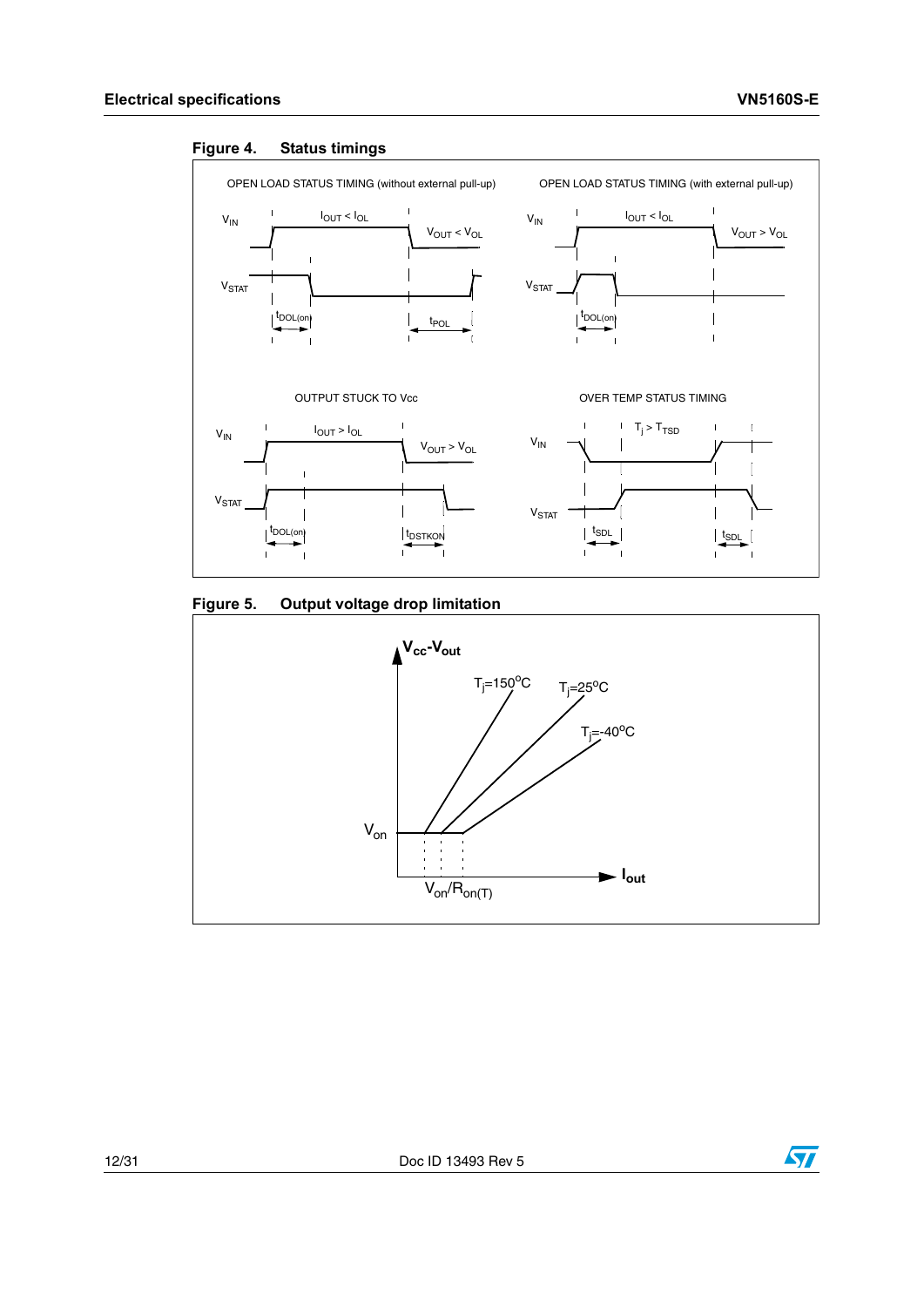| <b>Conditions</b>             | <b>INPUT</b> | <b>OUTPUT</b> | <b>STATUS</b> $(V_{SD} = 0V)^{(1)}$ |
|-------------------------------|--------------|---------------|-------------------------------------|
| Normal operation              |              |               | Н                                   |
|                               | н            | н             | н                                   |
| <b>Current limitation</b>     |              |               | Н                                   |
|                               | Н            | X             | Н                                   |
| Overtemperature               |              |               | н                                   |
|                               | н            |               |                                     |
| Undervoltage                  |              |               | X                                   |
|                               | Н            |               | X                                   |
| Output voltage > $V_{OL}$     |              | Н             | (2)                                 |
|                               | н            | н             | н                                   |
| Output current $< l_{\Omega}$ |              |               | H <sup>(3)</sup>                    |
|                               | н            | н             |                                     |

#### <span id="page-12-0"></span>Table 12 **Truth table**

1. If the  $V_{SD}$  is high, the STATUS pin is in a high impedance.

2. The STATUS pin is low with a delay equal to  $t_{\text{DSTKON}}$  after INPUT falling edge.

3. The STATUS pin becomes high with a delay equal to  $t_{POL}$  after INPUT falling edge.

#### <span id="page-12-1"></span>**Figure 6. Switching characteristics**



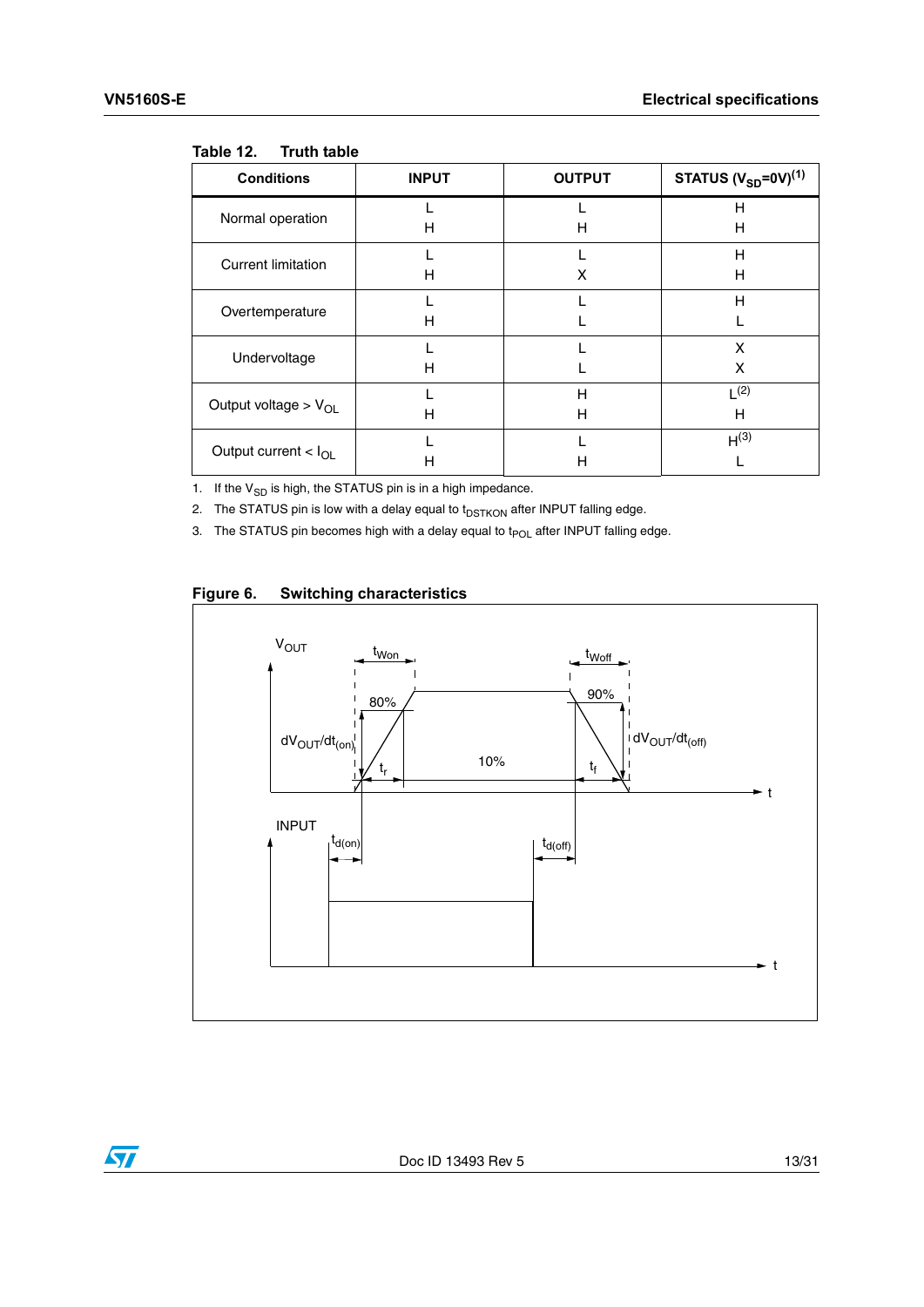| ISO 7637-2:<br>2004(E) | <b>Test levels</b> |         | Number of               | <b>Burst cycle/pulse</b> |                 | Delays and              |
|------------------------|--------------------|---------|-------------------------|--------------------------|-----------------|-------------------------|
| <b>Test pulse</b>      | Ш                  | IV      | pulses or<br>test times |                          | repetition time |                         |
|                        | $-75V$             | $-100V$ | 5000 pulses             | 0.5s                     | 5s              | 2 ms, 10 $\Omega$       |
| 2a                     | $+37V$             | $+50V$  | 5000 pulses             | 0.2s                     | 5s              | 50 µs, $2 \Omega$       |
| За                     | $-100V$            | $-150V$ | 1h                      | 90 ms                    | $100$ ms        | 0.1 µs, 50 $\Omega$     |
| 3b                     | $+75V$             | $+100V$ | 1h                      | 90 ms                    | $100$ ms        | 0.1 µs, 50 $\Omega$     |
| 4                      | $-6V$              | $-7V$   | 1 pulse                 |                          |                 | 100 ms.<br>$0.01\Omega$ |
| $5b^{(1)}$             | $+65V$             | $+87V$  | 1 pulse                 |                          |                 | 400 ms, $2 \Omega$      |

<span id="page-13-0"></span>Table 13. **Electrical transient requirements (part 1/3)** 

1. Valid in case of external load dump clamp: 40V maximum referred to ground.

<span id="page-13-1"></span>

| Table 14. | Electrical transient requirements (part 2/3) |  |
|-----------|----------------------------------------------|--|
|           |                                              |  |

| ISO 7637-2:                  | Test level results <sup>(1)</sup> |    |  |  |  |
|------------------------------|-----------------------------------|----|--|--|--|
| 2004(E)<br><b>Test pulse</b> | Ш                                 | IV |  |  |  |
|                              | C                                 | C  |  |  |  |
| 2a                           | C                                 | C  |  |  |  |
| 3a                           | C                                 | C  |  |  |  |
| 3 <sub>b</sub>               | C                                 | C  |  |  |  |
| 4                            | C                                 | C  |  |  |  |
| $5b^{(2)}$                   | C                                 | C  |  |  |  |

1. The above test levels must be considered referred to Vcc = 13.5V except for pulse 5b.

2. Valid in case of external load dump clamp: 40V maximum referred to ground.

<span id="page-13-2"></span>Table 15. **Electrical transient requirements (part 3/3)** 

| <b>Class</b> | <b>Contents</b>                                                                                                                                                             |
|--------------|-----------------------------------------------------------------------------------------------------------------------------------------------------------------------------|
| C.           | All functions of the device are performed as designed after exposure to disturbance.                                                                                        |
| F.           | One or more functions of the device are not performed as designed after exposure to<br>disturbance and cannot be returned to proper operation without replacing the device. |

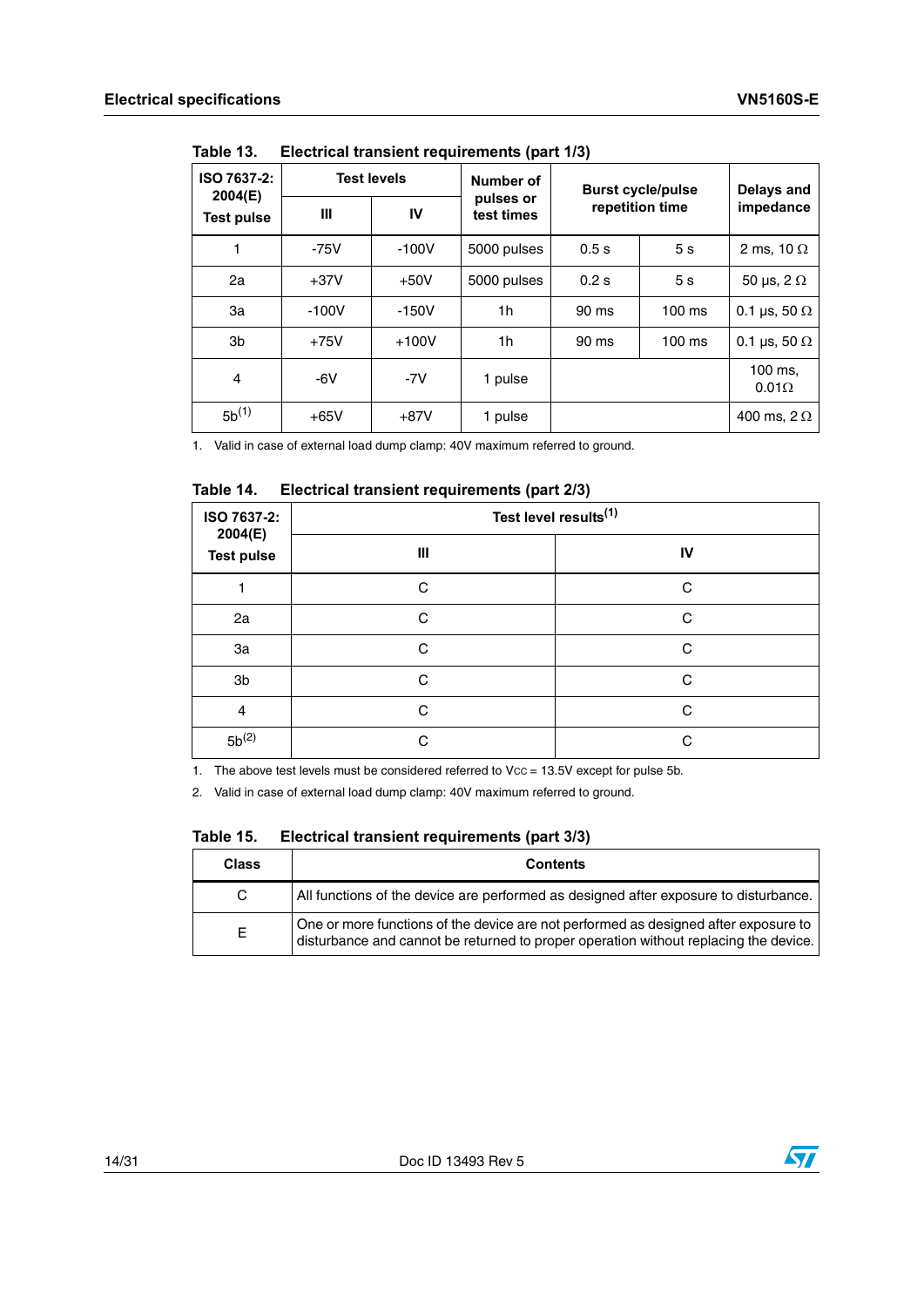57



#### <span id="page-14-0"></span>**Figure 7. Waveforms**

Doc ID 13493 Rev 5 15/31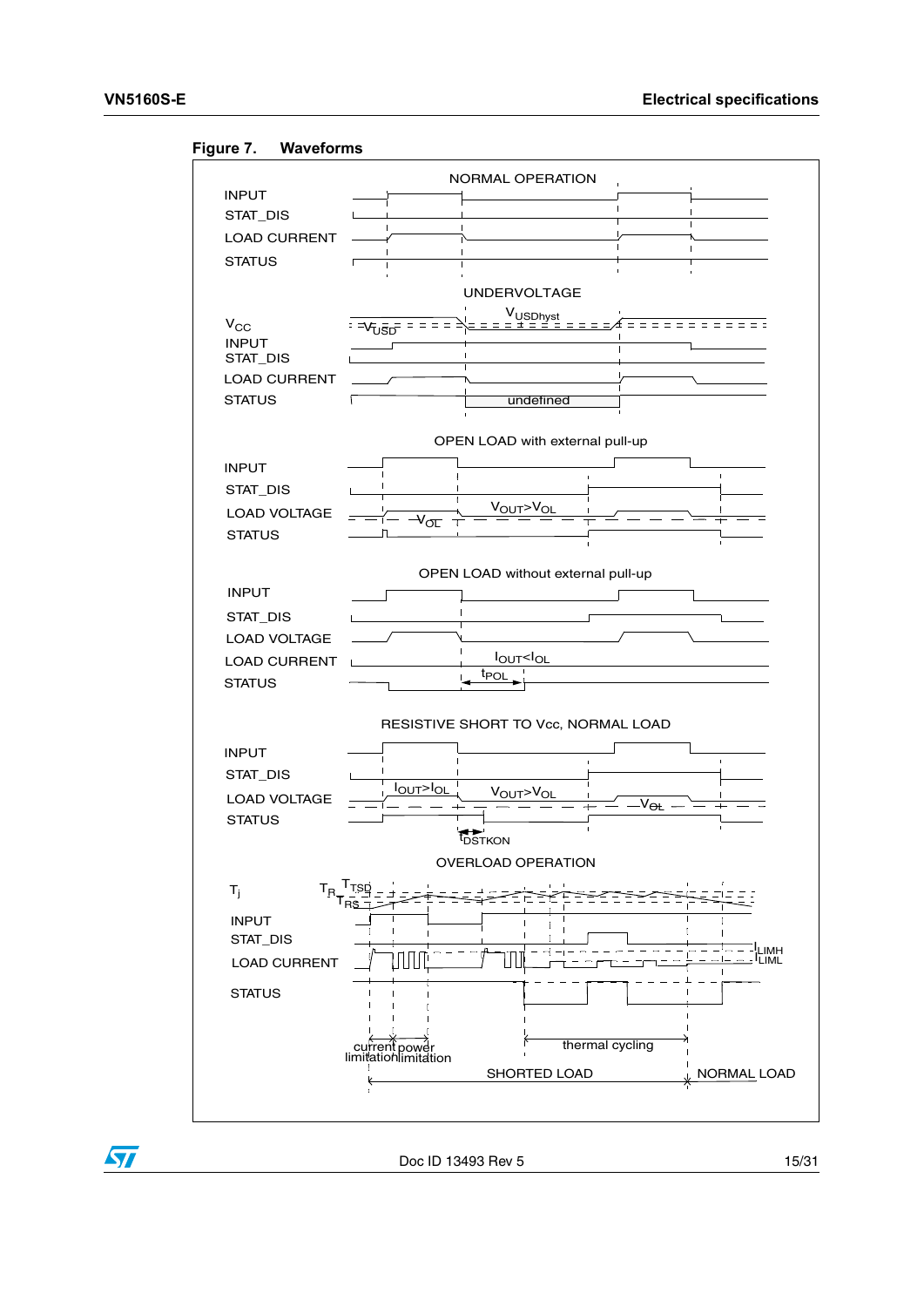# <span id="page-15-0"></span>**2.4 Electrical characteristics curves**

<span id="page-15-1"></span>

<span id="page-15-3"></span>

<span id="page-15-4"></span><span id="page-15-2"></span>



<span id="page-15-5"></span>

<span id="page-15-6"></span>



16/31 Doc ID 13493 Rev 5

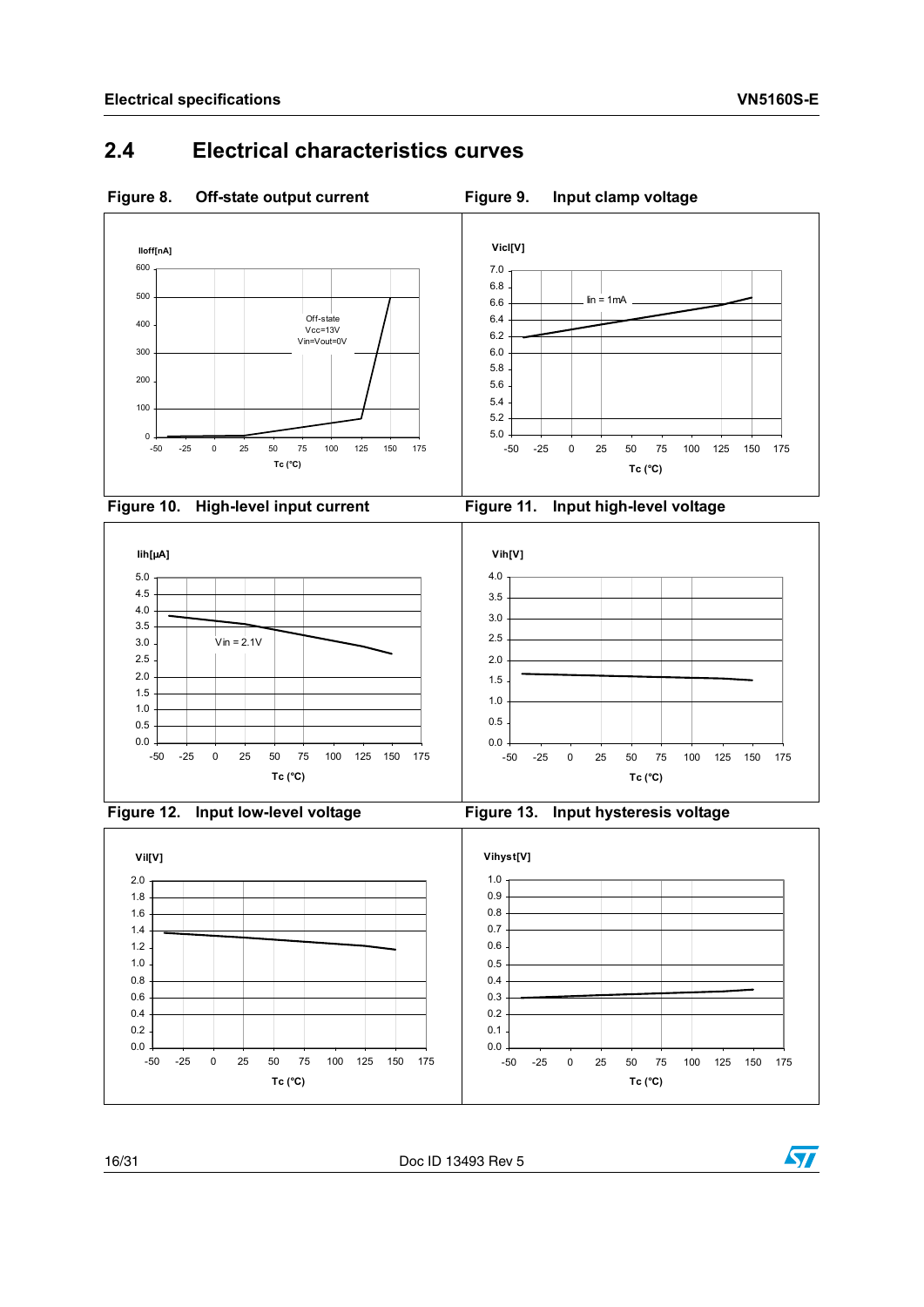

#### <span id="page-16-0"></span>Figure 14. Status low-output voltage Figure 15. Status leakage current

<span id="page-16-3"></span><span id="page-16-1"></span>



<span id="page-16-2"></span>



<span id="page-16-5"></span>

<span id="page-16-4"></span>Figure 18. On-state resistance vs V<sub>CC</sub> Figure 19. Open-load on-state detection **threshold**



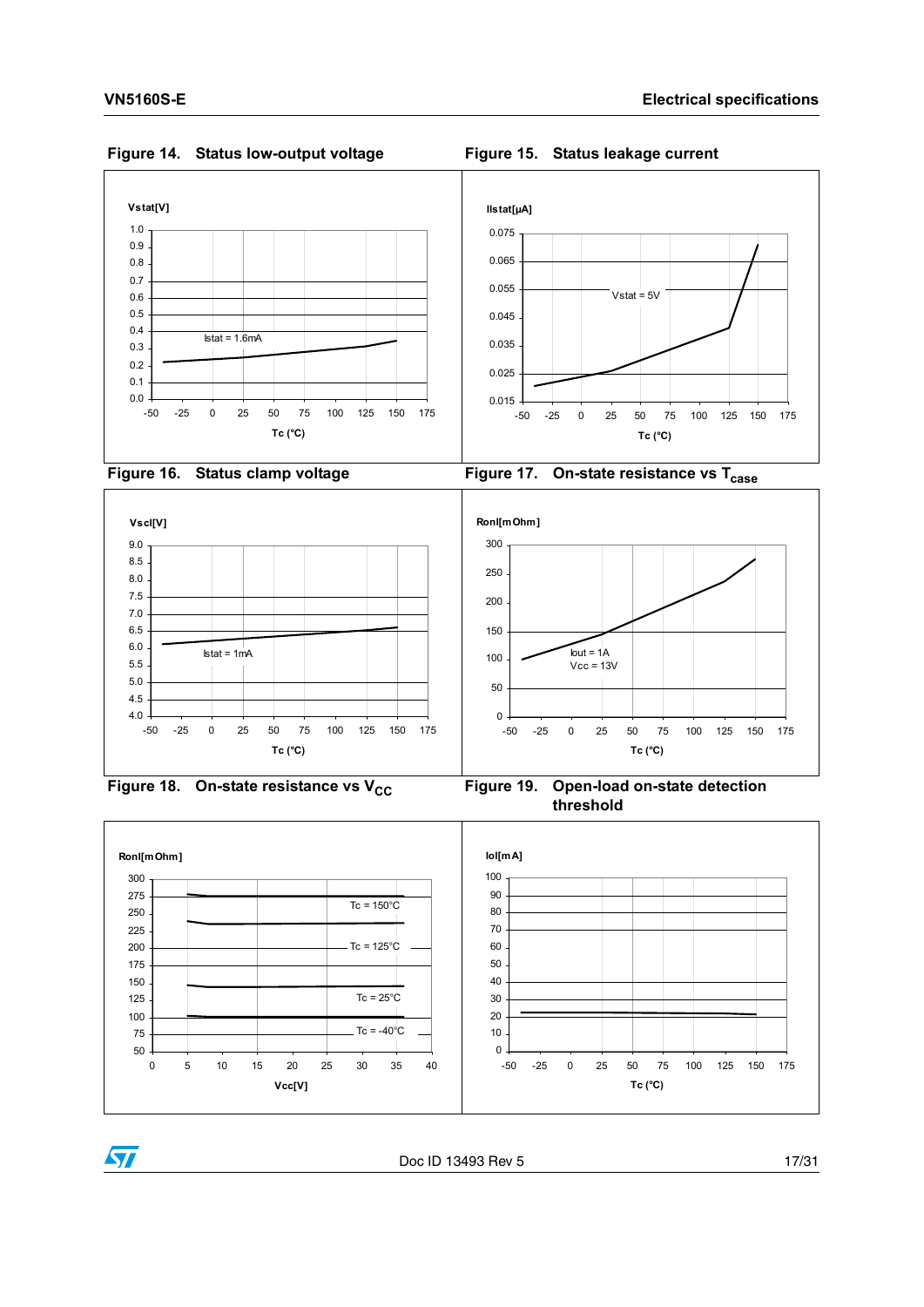#### <span id="page-17-0"></span>**Figure 20. Open-load off-state voltage detection threshold**



#### <span id="page-17-2"></span>**(dVout/dt)off[V/ms]**  $\mathbf{0}$ 100 200 300 400 500 600 700 800 900 1000 -50 -25 0 25 50 75 100 125 150 175 **Tc (°C)**  $Vcc = 13V$ RL = 13Ohm **Ilimh[A]**  $\overline{0}$ 2 4 6 8 10 12 14 16 -50 -25 0 25 50 75 100 125 150 175 **Tc (°C)**  $Vcc = 13V$

<span id="page-17-4"></span>

<span id="page-17-5"></span><span id="page-17-3"></span>

<span id="page-17-1"></span>**Figure 21. Turn-on voltage slope**



18/31 Doc ID 13493 Rev 5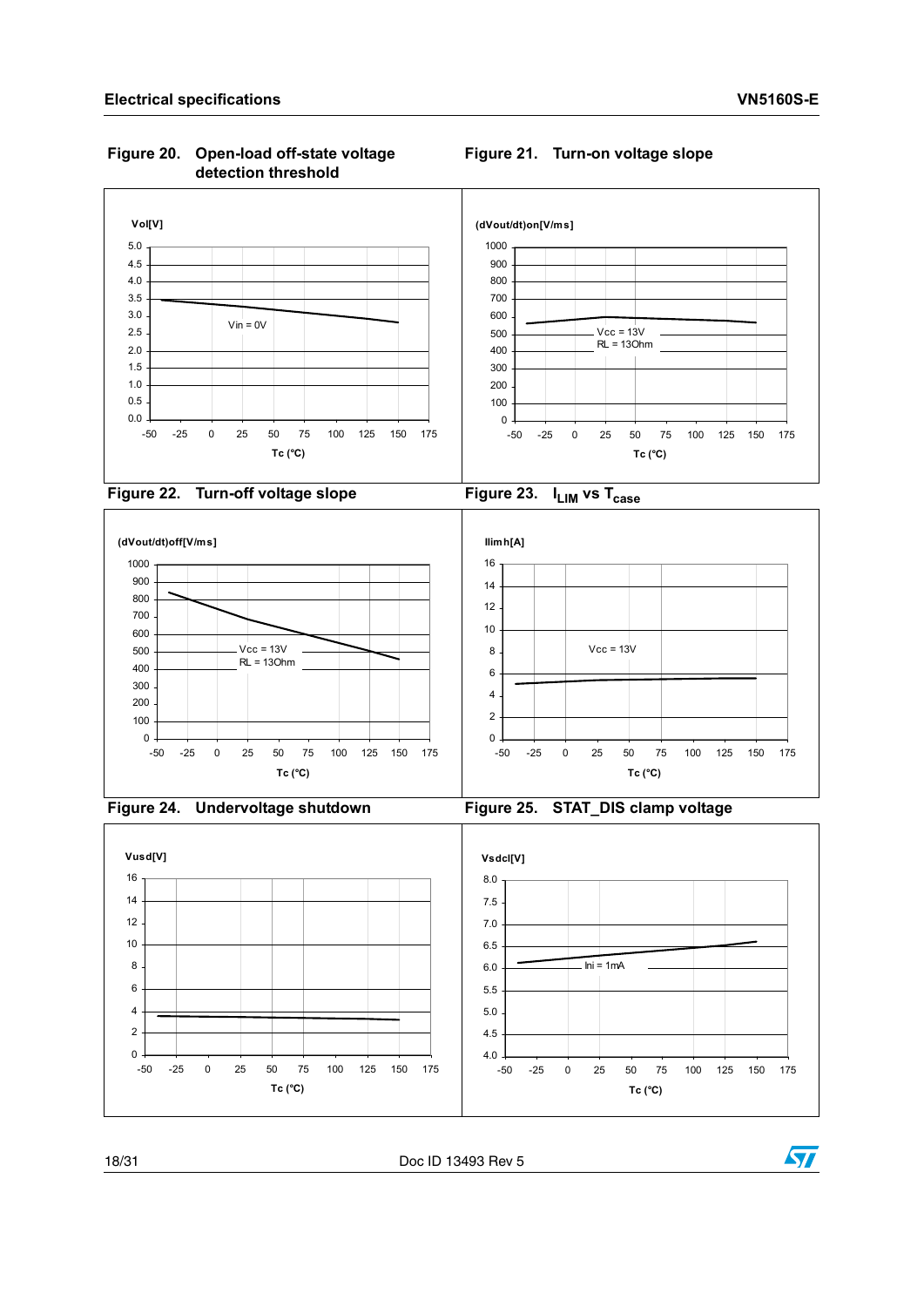### <span id="page-18-1"></span><span id="page-18-0"></span>**Figure 26. High-level STAT\_DIS voltage Figure 27. Low-level STAT\_DIS voltage**



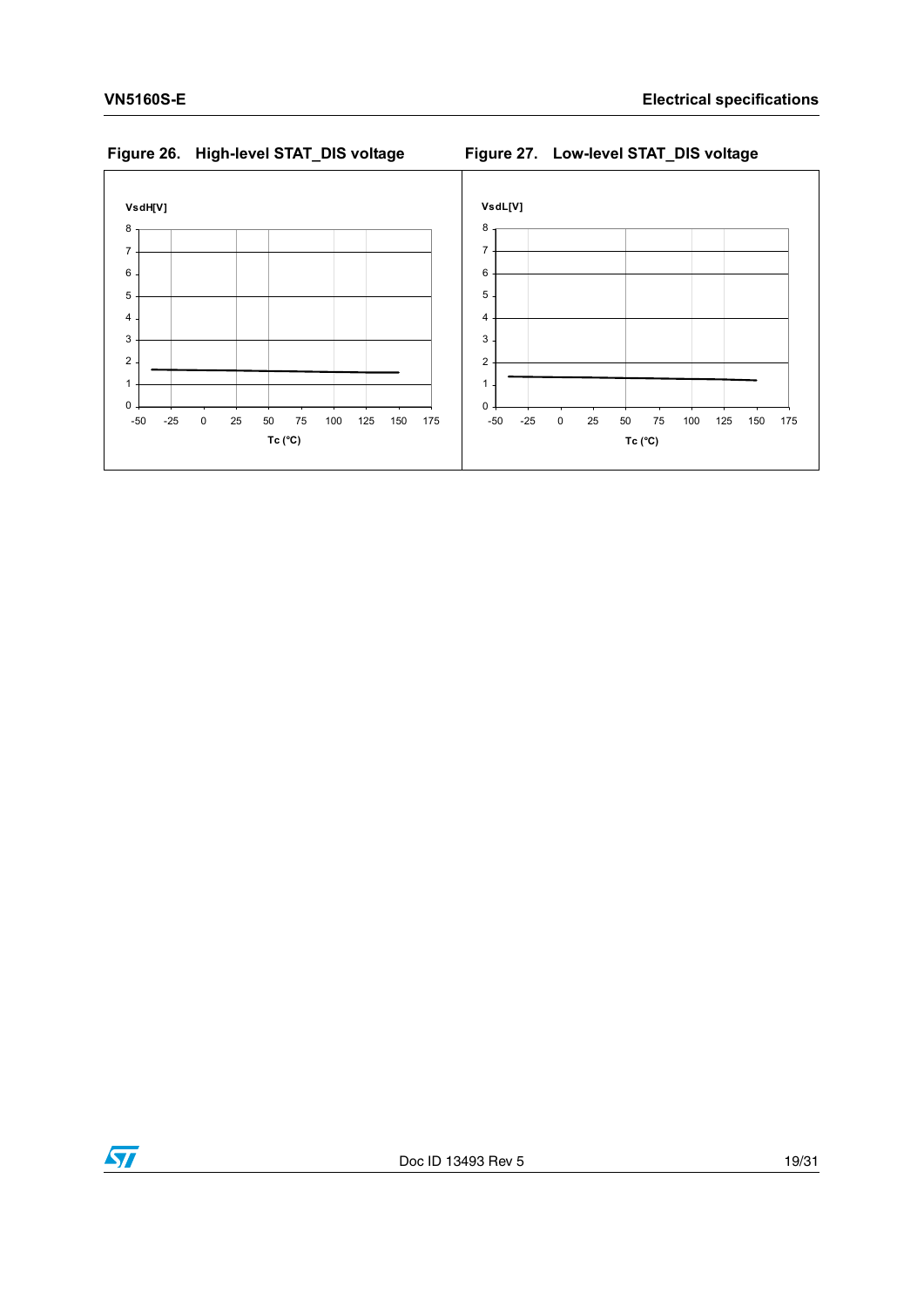# <span id="page-19-1"></span>**3 Application Information**



### <span id="page-19-4"></span><span id="page-19-0"></span>**Figure 28. Application schematic**

# <span id="page-19-2"></span>**3.1 GND protection network against reverse battery**

### <span id="page-19-3"></span>**3.1.1** Solution 1: resistor in the ground line (R<sub>GND</sub> only)

This can be used with any type of load.

The following is an indication on how to dimension the  $R_{GND}$  resistor.

- 1.  $R_{GND} \leq 600$ mV / ( $I_{S(on)max}$ )
- 2.  $R_{GND} \geq (-V_{CC}) / (-I_{GND})$

where  $-I_{GND}$  is the DC reverse ground pin current and can be found in the absolute maximum rating section of the device datasheet.

Power dissipation in  $R_{GND}$  (when  $V_{CC}$ <0: during reverse battery situations) is:

 $P_D$ = (- $V_{CC}$ )<sup>2</sup>/ R<sub>GND</sub>

This resistor can be shared amongst several different HSDs. Please note that the value of this resistor should be calculated with formula (1) where  $I_{S(on)max}$  becomes the sum of the maximum On-state currents of the different devices.

Please note that if the microprocessor ground is not shared by the device ground then the  $R_{\text{GND}}$  will produce a shift (I<sub>S(on)max</sub> \*  $R_{\text{GND}}$ ) in the input thresholds and the status output values. This shift will vary depending on how many devices are ON in the case of several high side drivers sharing the same  $R_{GND}$ .

If the calculated power dissipation leads to a large resistor or several devices have to share the same resistor then ST suggests to utilize Solution 2 (see below).

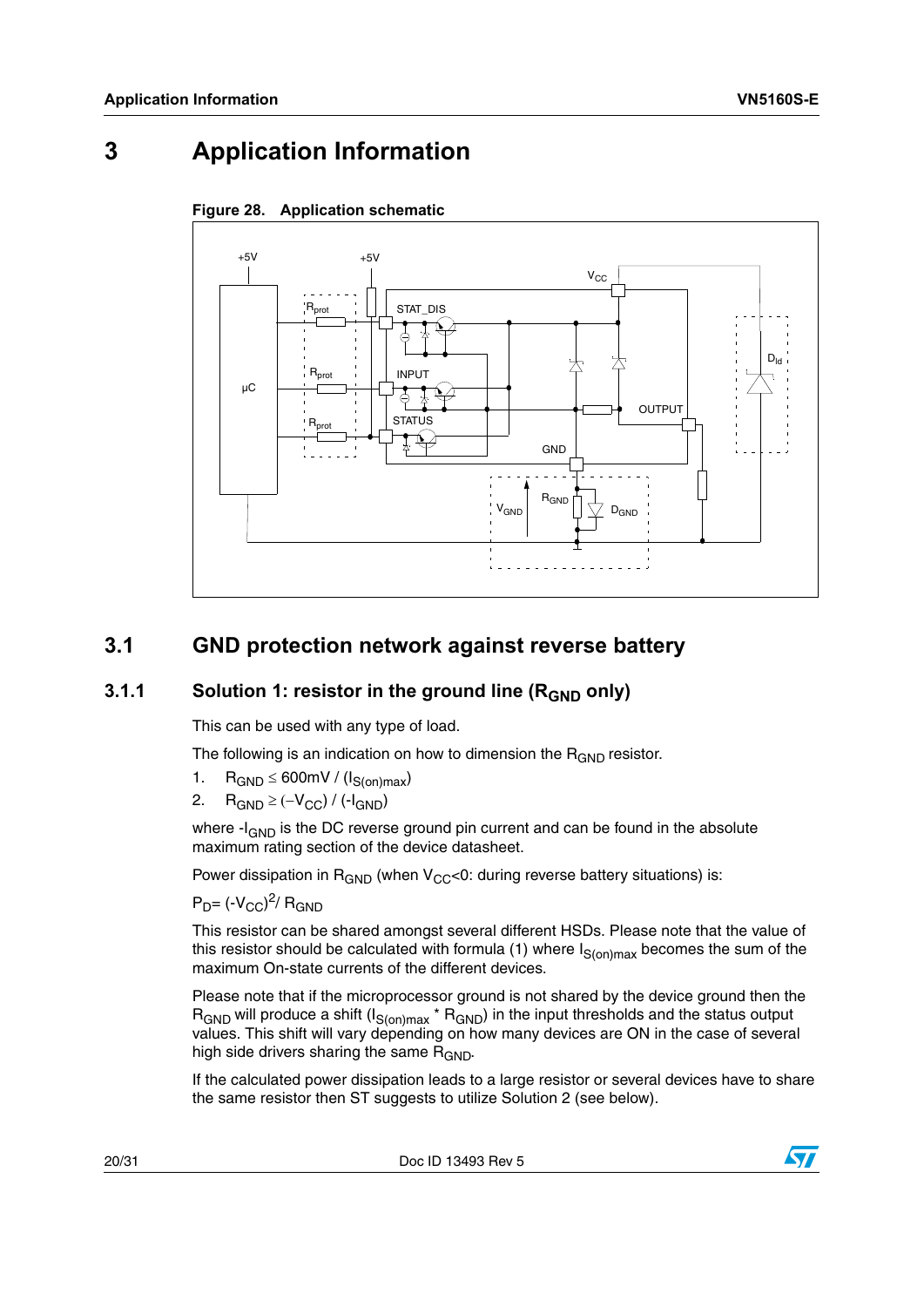### <span id="page-20-0"></span>**3.1.2** Solution 2: a diode (D<sub>GND</sub>) in the ground line

A resistor ( $R_{GND}=1k\Omega$ ) should be inserted in parallel to  $D_{GND}$  if the device drives an inductive load.

This small signal diode can be safely shared amongst several different HSDs. Also in this case, the presence of the ground network will produce a shift ( $\approx$ 600mV) in the input threshold and in the status output values if the microprocessor ground is not common to the device ground. This shift will not vary if more than one HSD shares the same diode/resistor network.

## <span id="page-20-1"></span>**3.2 Load dump protection**

 $D_{\text{Id}}$  is necessary (Voltage Transient Suppressor) if the load dump peak voltage exceeds the  $V_{CC}$  max DC rating. The same applies if the device is subject to transients on the  $V_{CC}$  line that are greater than the ones shown in the ISO 7637-2: 2004(E) table.

## <span id="page-20-2"></span>**3.3 MCU I/Os protection**

If a ground protection network is used and negative transient are present on the  $V_{CC}$  line, the control pins will be pulled negative. ST suggests to insert a resistor  $(R<sub>prot</sub>)$  in line to prevent the µC I/Os pins to latch-up.

The value of these resistors is a compromise between the leakage current of  $\mu$ C and the current required by the HSD I/Os (Input levels compatibility) with the latch-up limit of µC I/Os.

 $-V_{\text{CCoeak}}/I_{\text{latchup}} \leq R_{\text{prot}} \leq (V_{\text{OHuc}}-V_{\text{IH}}-V_{\text{GND}})/I_{\text{IHmax}}$ 

Calculation example:

For  $V_{CCpeak}$  = - 100V and  $I_{\text{latchup}} \geq 20 \text{mA}$ ;  $V_{\text{OH}_{\text{HC}}} \geq 4.5 \text{V}$ 

 $5k\Omega \le R_{prot} \le 180k\Omega$ .

Recommended  $R_{prot}$  values is 10k $\Omega$ .

# <span id="page-20-3"></span>**3.4 Open load detection in off-state**

Off-state open load detection requires an external pull-up resistor  $(R_{PI})$  connected between OUTPUT pin and a positive supply voltage  $(V_{\text{PI}})$  like the +5V line used to supply the microprocessor.

The external resistor has to be selected according to the following requirements:

- 1. no false open load indication when load is connected: in this case we have to avoid  $V_{\text{OUT}}$  to be higher than  $V_{\text{O}}$ <sub>lmin</sub>; this results in the following condition  $V_{OUT} = (V_{PU}/(R_L + R_{PU}))R_L < V_{Olmin}$ .
- 2. no misdetection when load is disconnected: in this case the  $V_{\text{out}}$  has to be higher than  $V_{OLmax}$ ; this results in the following condition  $R_{PU}$ < $(V_{PU}$ - $V_{OLmax}$  $/l_{L(off2)}$ .

Because  $I_{s(OFF)}$  may significantly increase if  $V_{out}$  is pulled high (up to several mA), the pullup resistor  $\overline{R}_{PU}$  should be connected to a supply that is switched OFF when the module is in standby.

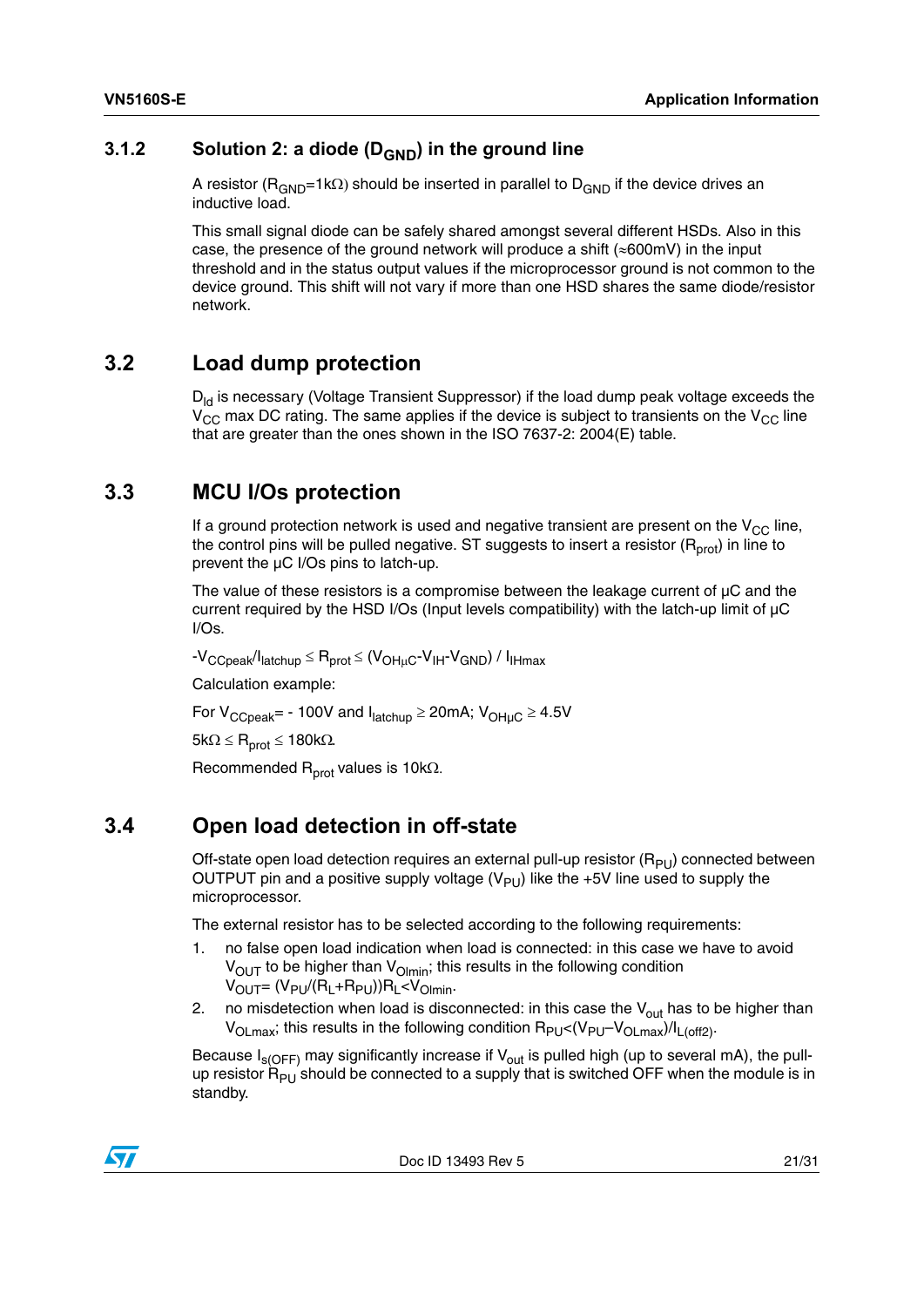The values of  $V_{OLmin}$ ,  $V_{OLmax}$  and  $I_{L(off2)}$  are available in the Electrical characteristics section.



<span id="page-21-0"></span>

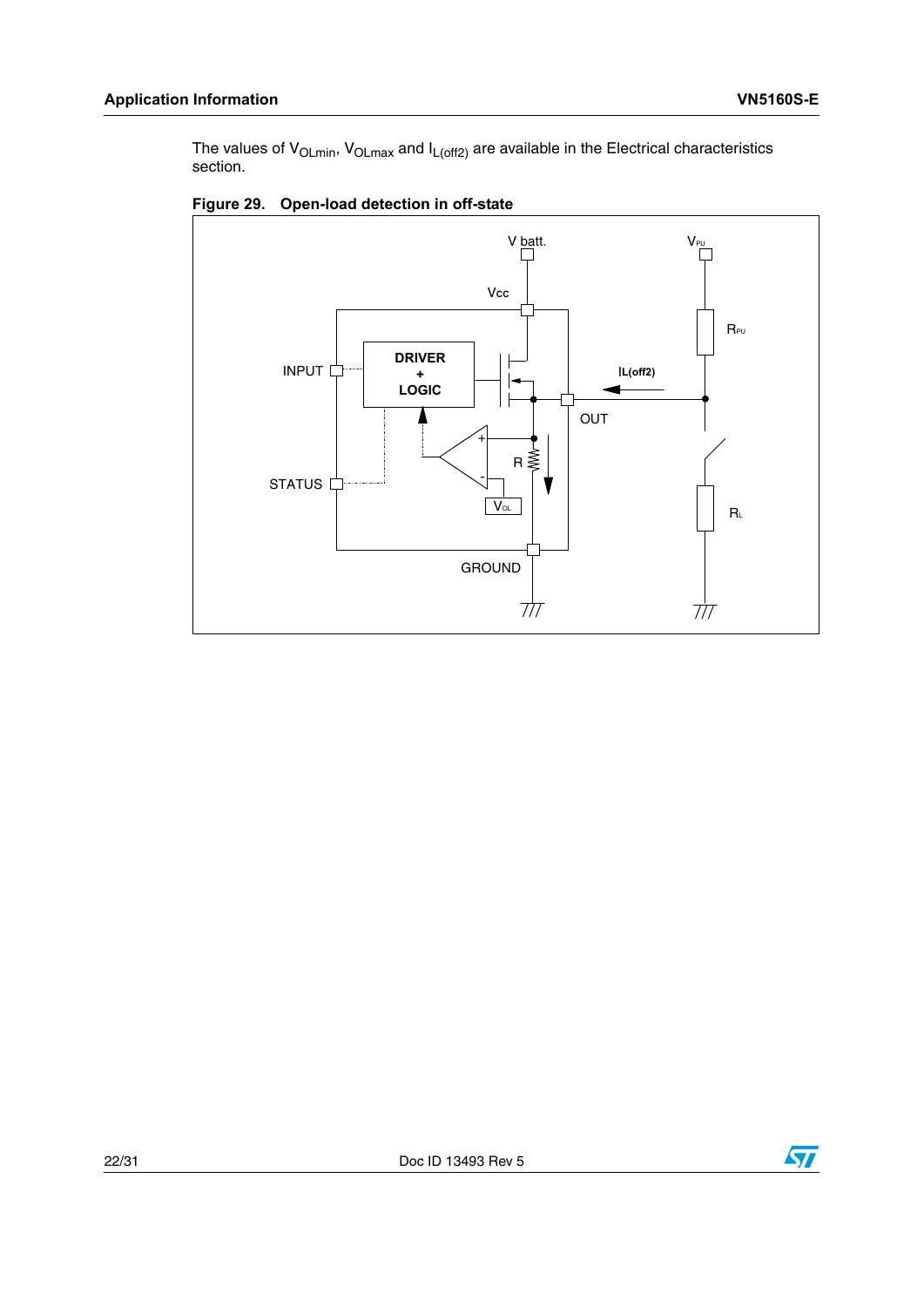# <span id="page-22-0"></span>**3.5** Maximum demagnetization energy ( $V_{CC}$  = 13.5V)



<span id="page-22-1"></span>

*Note: Values are generated with R<sub>L</sub>* =0 Ω. In case of repetitive pulses, T<sub>jstart</sub> (at beginning of each *demagnetization) of every pulse must not exceed the temperature specified above for curves A and B.*

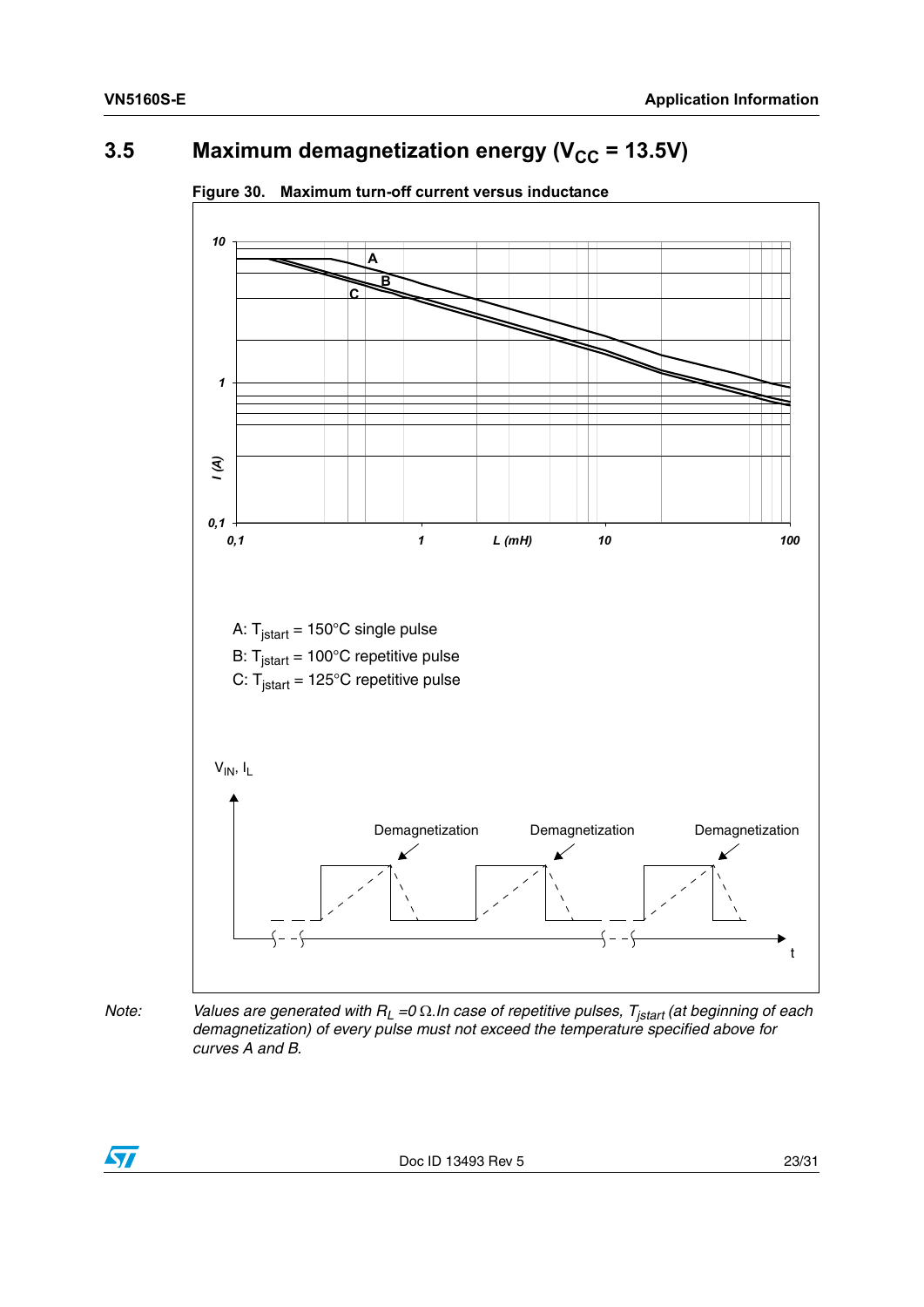# <span id="page-23-0"></span>**4 Package and PCB thermal data**

## <span id="page-23-1"></span>**4.1 SO-8 thermal data**

### <span id="page-23-2"></span>**Figure 31. SO-8 PC board**



#### *Note:* Layout condition of R<sub>th</sub> and Z<sub>th</sub> measurements (PCB: FR4 area= 4.8 mm x 4.8 mm, PCB *thickness=2 mm, Cu thickness= 35 µm, Copper areas: from minimum pad lay-out to 2 cm2).*

<span id="page-23-3"></span>



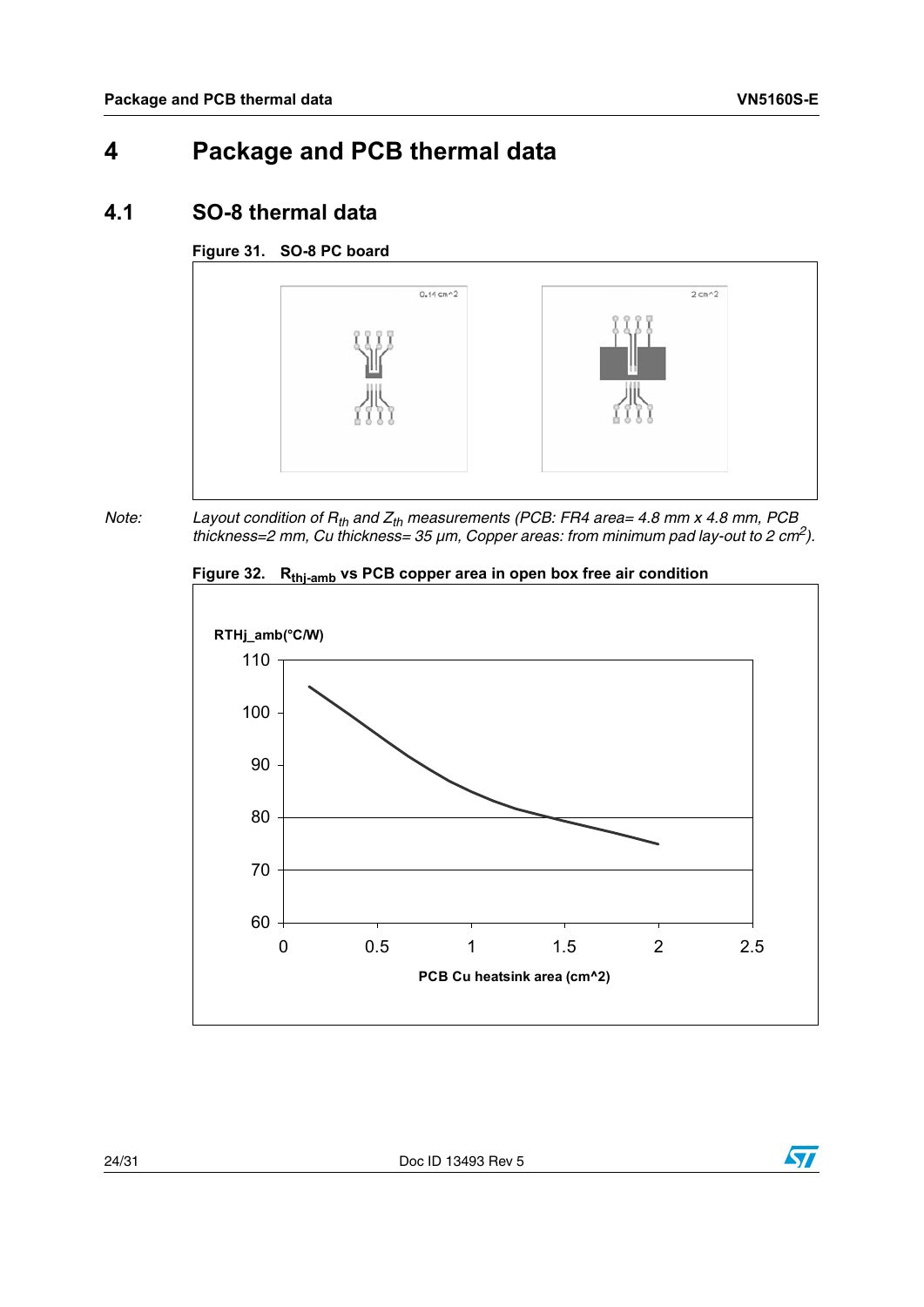

<span id="page-24-0"></span>**Figure 33. SO-8 Thermal impedance junction ambient single pulse**

**Equation 1: pulse calculation formula**

where  $\delta = t_P/T$  $Z_{TH\delta} = R_{TH} \cdot \delta + Z_{THtp}(1 - \delta)$ 

<span id="page-24-1"></span>

<span id="page-24-2"></span>1. The fitting model is a simplified thermal tool and is valid for transient evolutions where the embedded protections (power limitation or thermal cycling during thermal shutdown) are not triggered.

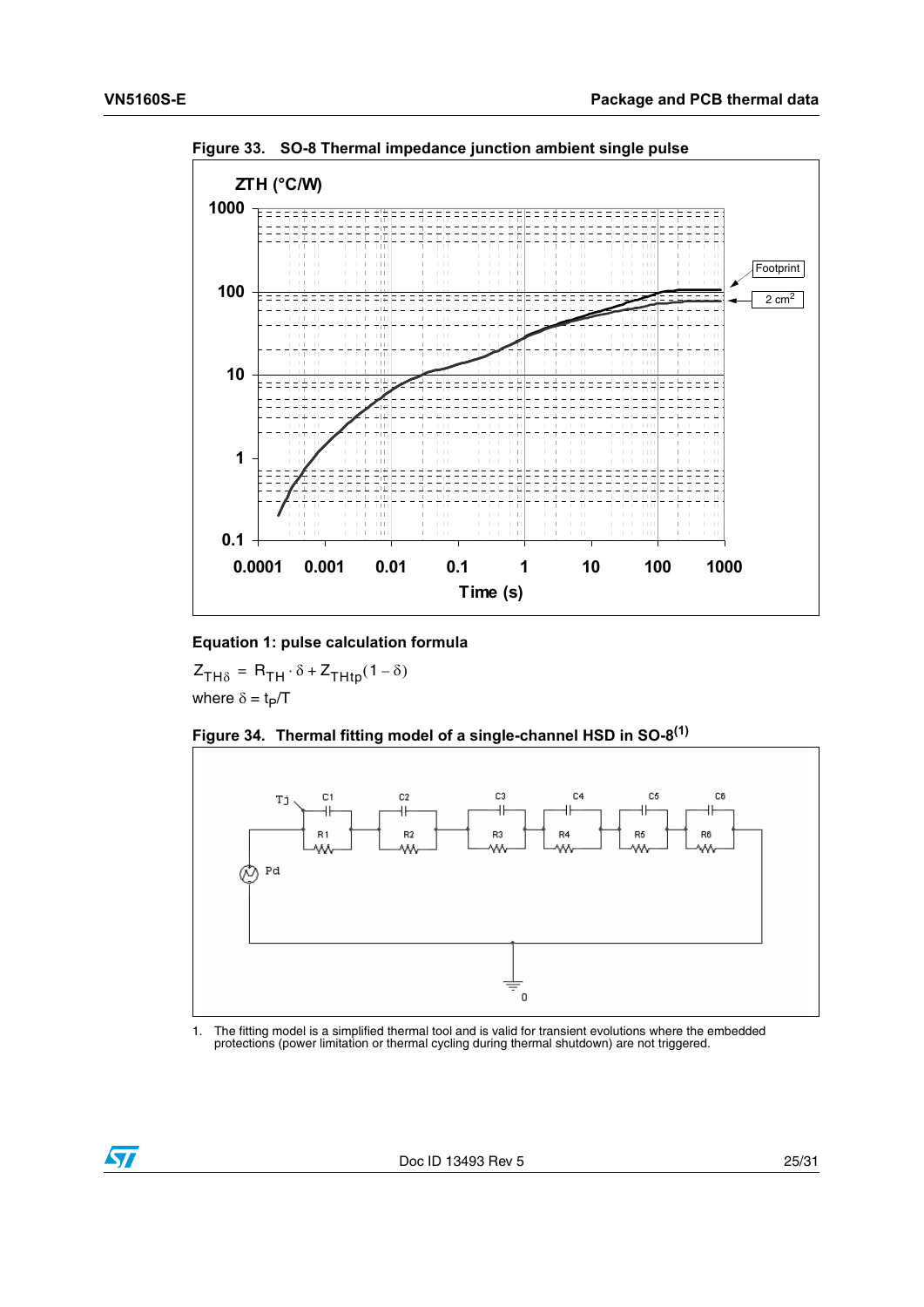| Area/island (cm <sup>2</sup> ) | <b>Footprint</b> | $\boldsymbol{2}$ |
|--------------------------------|------------------|------------------|
| R1 $(^{\circ}C/W)$             | 1.2              |                  |
| R2 (°C/W)                      | 6                |                  |
| R3 (°C/W)                      | 3.5              |                  |
| R4 (°C/W)                      | 21               |                  |
| R5 (°C/W)                      | 16               |                  |
| R6 (°C/W)                      | 58               | 28               |
| $C1$ (W.s/ $\textdegree C$ )   | 0.0008           |                  |
| C2 ( $W.S$ /°C)                | 0.0016           |                  |
| $C3$ (W.s/ $\textdegree C$ )   | 0.0075           |                  |
| $C4$ (W.s/ $\textdegree C$ )   | 0.045            |                  |
| $C5$ (W.s/ $\textdegree C$ )   | 0.35             |                  |
| $C6$ (W.s/ $\textdegree C$ )   | 1.05             | $\overline{c}$   |

<span id="page-25-0"></span>Table 16. **Thermal parameter** 

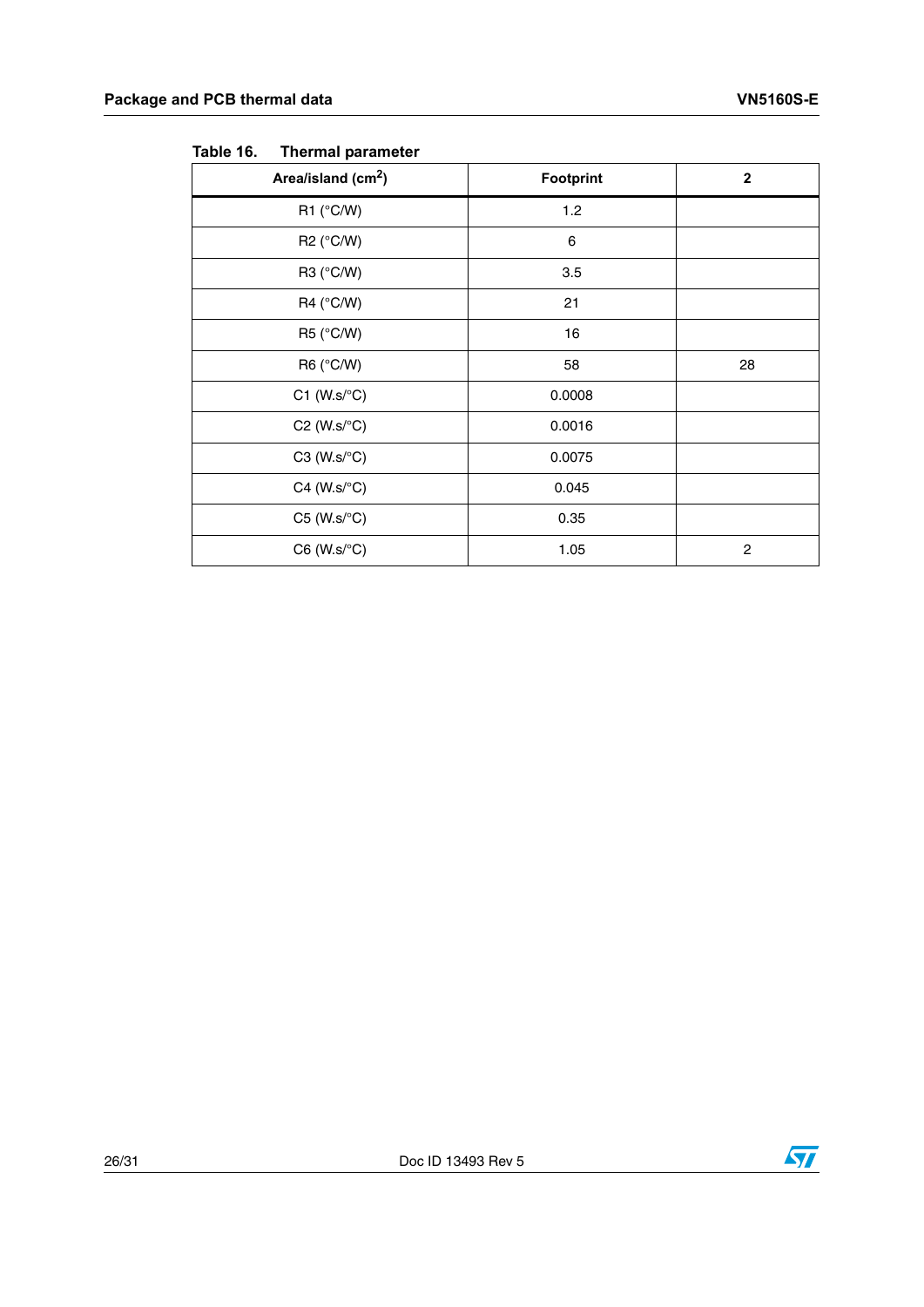# <span id="page-26-0"></span>**5 Package and packing information**

# <span id="page-26-1"></span>**5.1 ECOPACK® packages**

In order to meet environmental requirements, ST offers these devices in different grades of ECOPACK® packages, depending on their level of environmental compliance. ECOPACK® specifications, grade definitions and product status are available at: www.st.com.

ECOPACK® is an ST trademark.

# <span id="page-26-2"></span>**5.2 Package mechanical data**



<span id="page-26-3"></span>**Figure 35. SO-8 package dimensions**

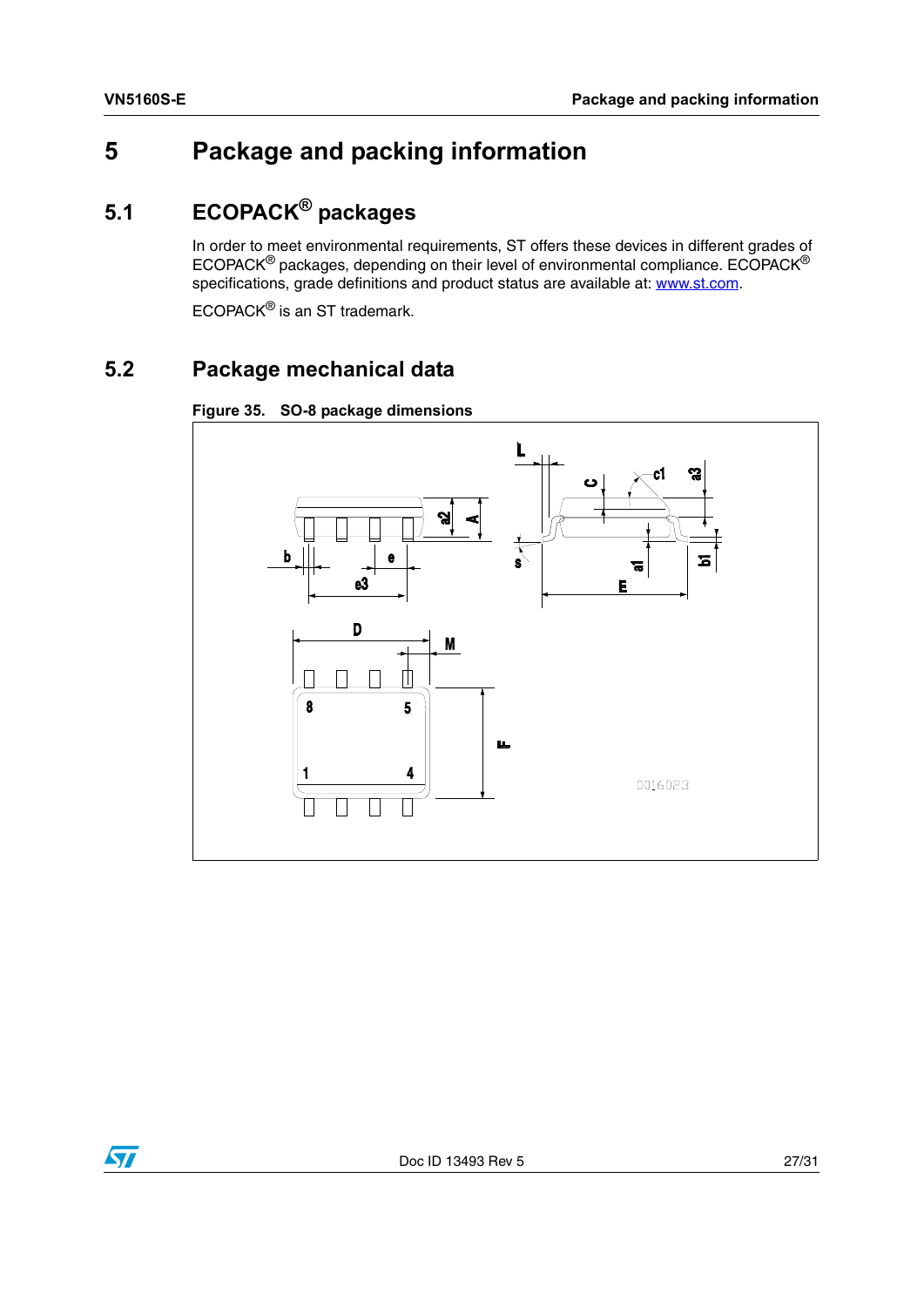| Dim.                      | <b>Millimeter</b> |           |                         |
|---------------------------|-------------------|-----------|-------------------------|
|                           | Min.              | Typ.      | Max.                    |
| $\boldsymbol{\mathsf{A}}$ |                   |           | 1.75                    |
| a1                        | 0.1               |           | 0.25                    |
| a2                        |                   |           | 1.65                    |
| a3                        | 0.65              |           | 0.85                    |
| $\sf b$                   | 0.35              |           | 0.48                    |
| b1                        | 0.19              |           | 0.25                    |
| $\mathsf C$               | 0.25              |           | $0.5\,$                 |
| c1                        |                   | 45 (typ.) |                         |
| $\mathsf D$               | $4.8\,$           |           | $\mathbf 5$             |
| E                         | 5.8               |           | $6.2\,$                 |
| e                         |                   | 1.27      |                         |
| e3                        |                   | 3.81      |                         |
| F                         | $3.8\,$           |           | $\overline{\mathbf{4}}$ |
| L                         | $0.4\,$           |           | 1.27                    |
| М                         |                   |           | $0.6\,$                 |
| $\mathbf S$               |                   | 8 (max.)  |                         |
| L1                        | $0.8\,$           |           | $1.2$                   |

<span id="page-27-0"></span>Täble 17. **Table 17. SO-8 mechanical data**

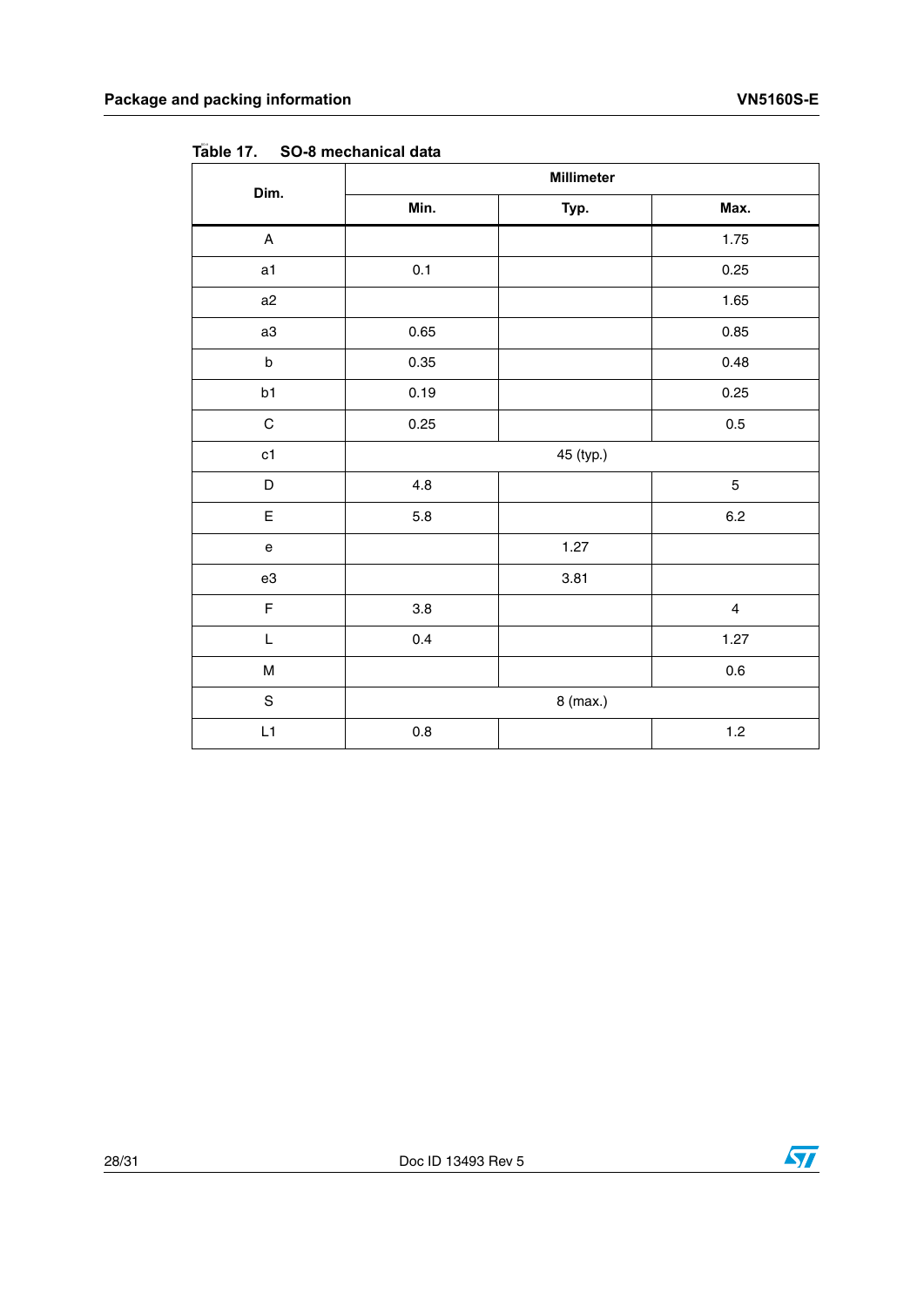## <span id="page-28-0"></span>**5.3 Packing information**

#### <span id="page-28-1"></span>**Figure 36. SO-8 tube shipment (no suffix)**





#### <span id="page-28-2"></span>**Figure 37. SO-8 tape and reel shipment (suffix "TR")**

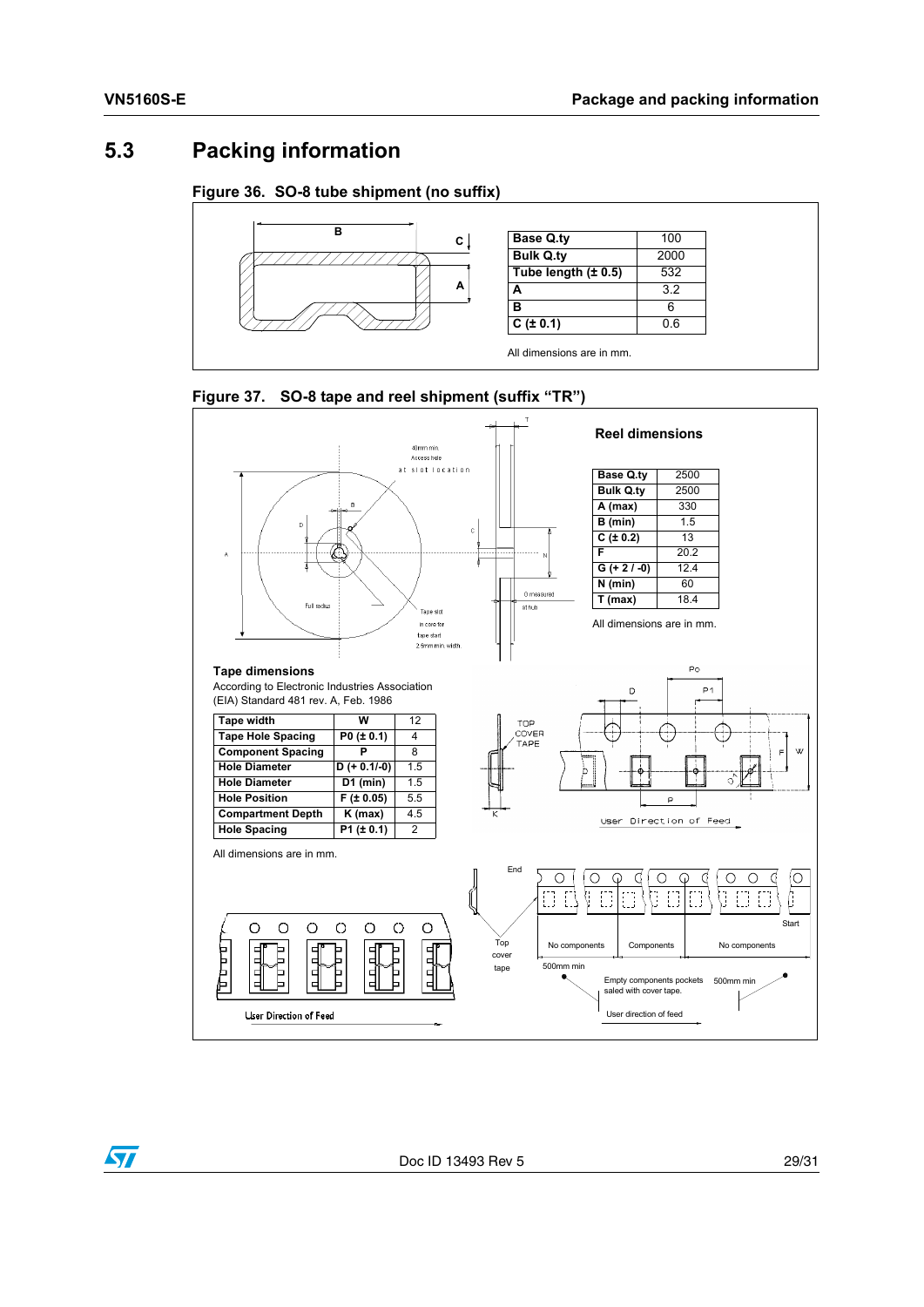# <span id="page-29-0"></span>**6 Revision history**

<span id="page-29-1"></span>

| Table 18. | <b>Document revision history</b> |
|-----------|----------------------------------|
|-----------|----------------------------------|

| <b>Date</b> | <b>Revision</b> | <b>Changes</b>                                                                                                                                                                                                                                                                                                                                                                  |
|-------------|-----------------|---------------------------------------------------------------------------------------------------------------------------------------------------------------------------------------------------------------------------------------------------------------------------------------------------------------------------------------------------------------------------------|
| Feb-2007    |                 | Initial release.                                                                                                                                                                                                                                                                                                                                                                |
| May-2007    | 2               | Document rewritten, restructured and put in corporate technical<br>literature template.                                                                                                                                                                                                                                                                                         |
| 17-Dec-2007 | 3               | Table 4: Absolute maximum ratings: changed EMAX value from<br>14 to 34 mJ.<br>Table 13: Electrical transient requirements (part 1/3): updated<br>test level values III and IV for test pulse 5b and notes.<br>Added Section 3.5: Maximum demagnetization energy (VCC =<br>$13.5V$ ).<br>Figure 34: Thermal fitting model of a single-channel HSD in<br>$SO-8^{(1)}$ added note. |
| 23-Nov-2009 | 4               | Updated Section 2.3: Electrical characteristics.<br>Updated Section 2.4: Electrical characteristics curves.<br>Updated Table 6: Power section.                                                                                                                                                                                                                                  |
| 20-Sep-2013 | 5               | <b>Updated Disclaimer</b>                                                                                                                                                                                                                                                                                                                                                       |